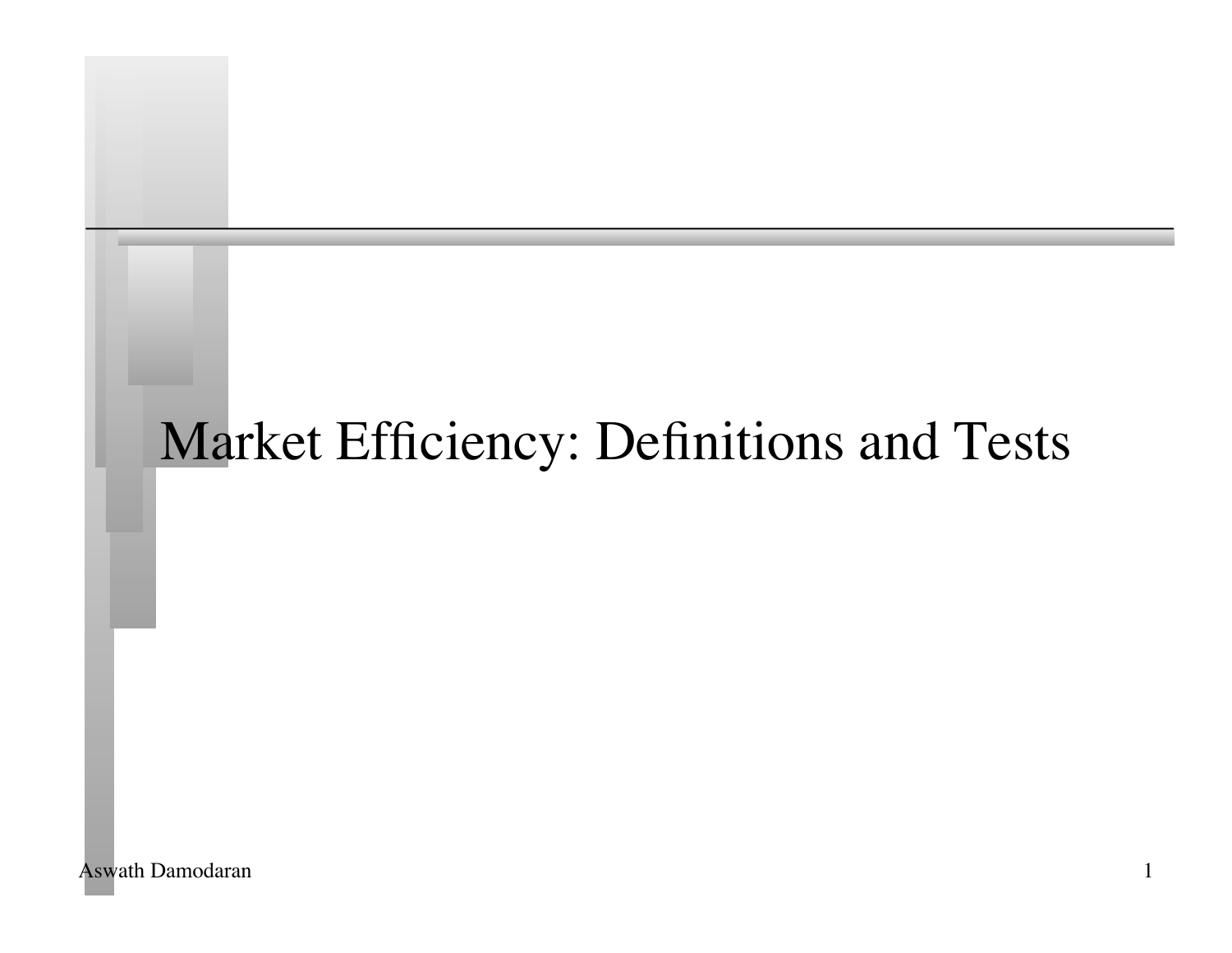### Why market efficiency matters ..

- Question of whether markets are efficient, and if not, where the inefficiencies lie, is central to investment valuation.
	- **If markets are, in fact, efficient, the market price is the best estimate of value**, and the process of valuation becomes one of justifying the market price.
	- **If markets are not efficient, the market price may deviate from the true value**, and the process of valuation is directed towards obtaining a reasonable estimate of this value.
- Market 'inefficiencies' can provide the basis for **screening the universe** of stocks to come up with a sub-sample that is more likely to have under valued stocks
	- **Saves time** for the analyst
	- **Increases the odds significantly** of finding under and over valued stocks.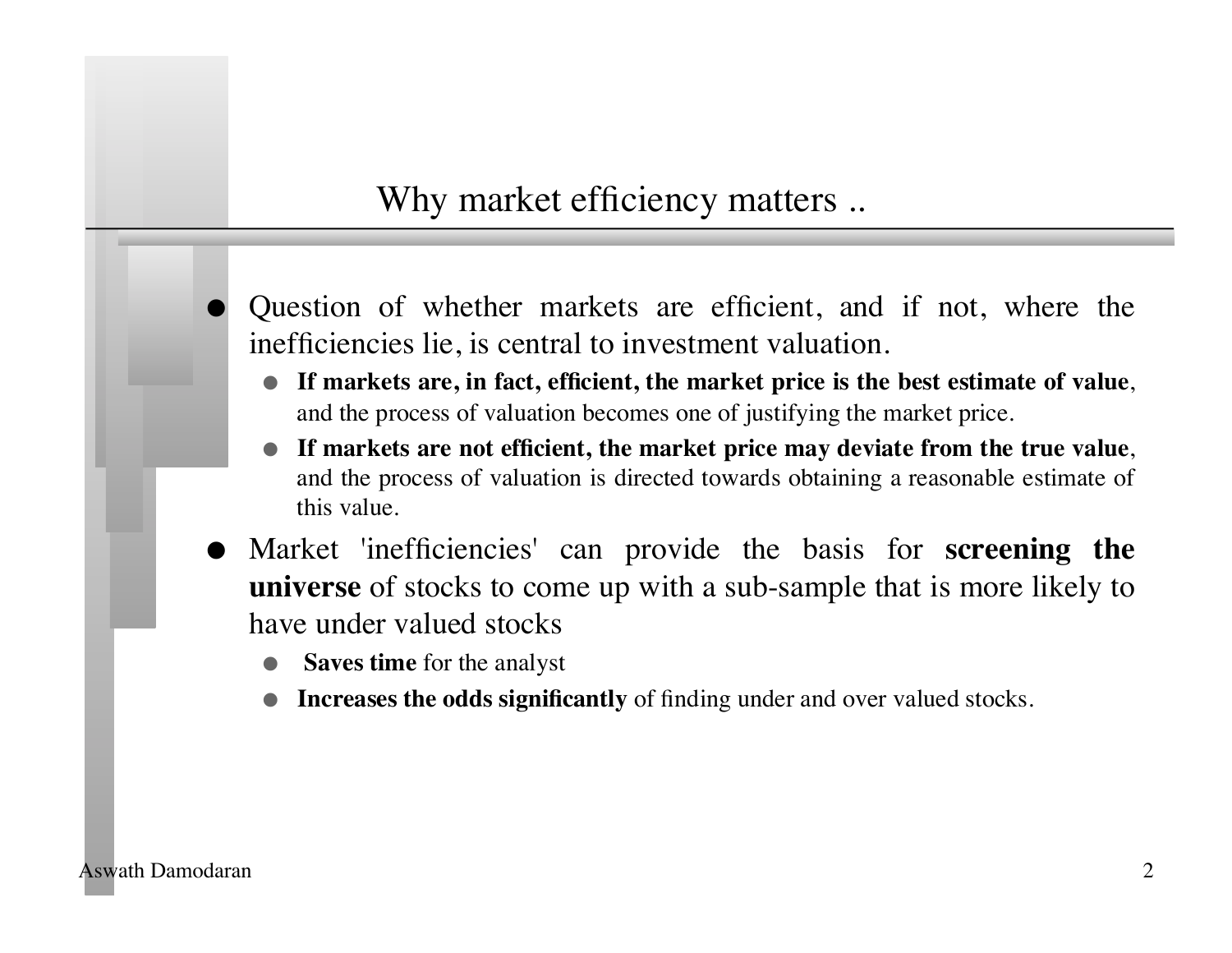### What is an efficient market?

- Efficient market is one where the market price is an **unbiased estimate** of the true value of the investment.
- Implicit in this derivation are several key concepts -
- Market efficiency **does not require that the market price be equal to true value** at every point in time. All it requires is that errors in the market price be unbiased, i.e., that prices can be greater than or less than true value, as long as these deviations are random. Randomness implies that there is an equal chance that stocks are under or over valued at any point in time.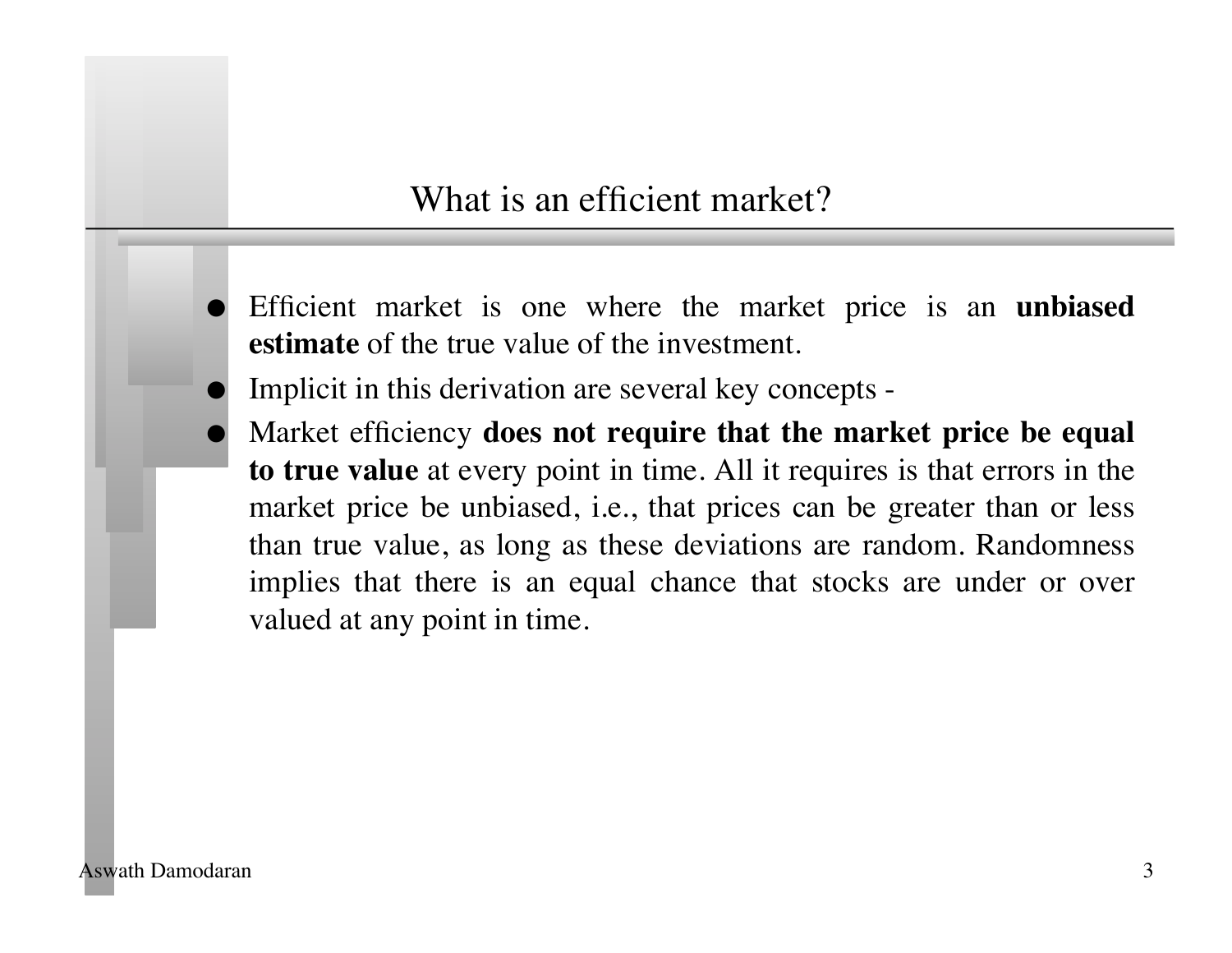### Implications of Randomness

- The fact that the deviations from true value are random implies, in a rough sense, **that there is an equal chance that stocks are under or over valued** at any point in time, and that these deviations are uncorrelated with any observable variable. For instance, in an efficient market, stocks with lower PE ratios should be no more or less likely to under valued than stocks with high PE ratios.
- If the deviations of market price from true value are random, it follows **that no group of investors should be able to consistently find under or over valued stocks** using any investment strategy.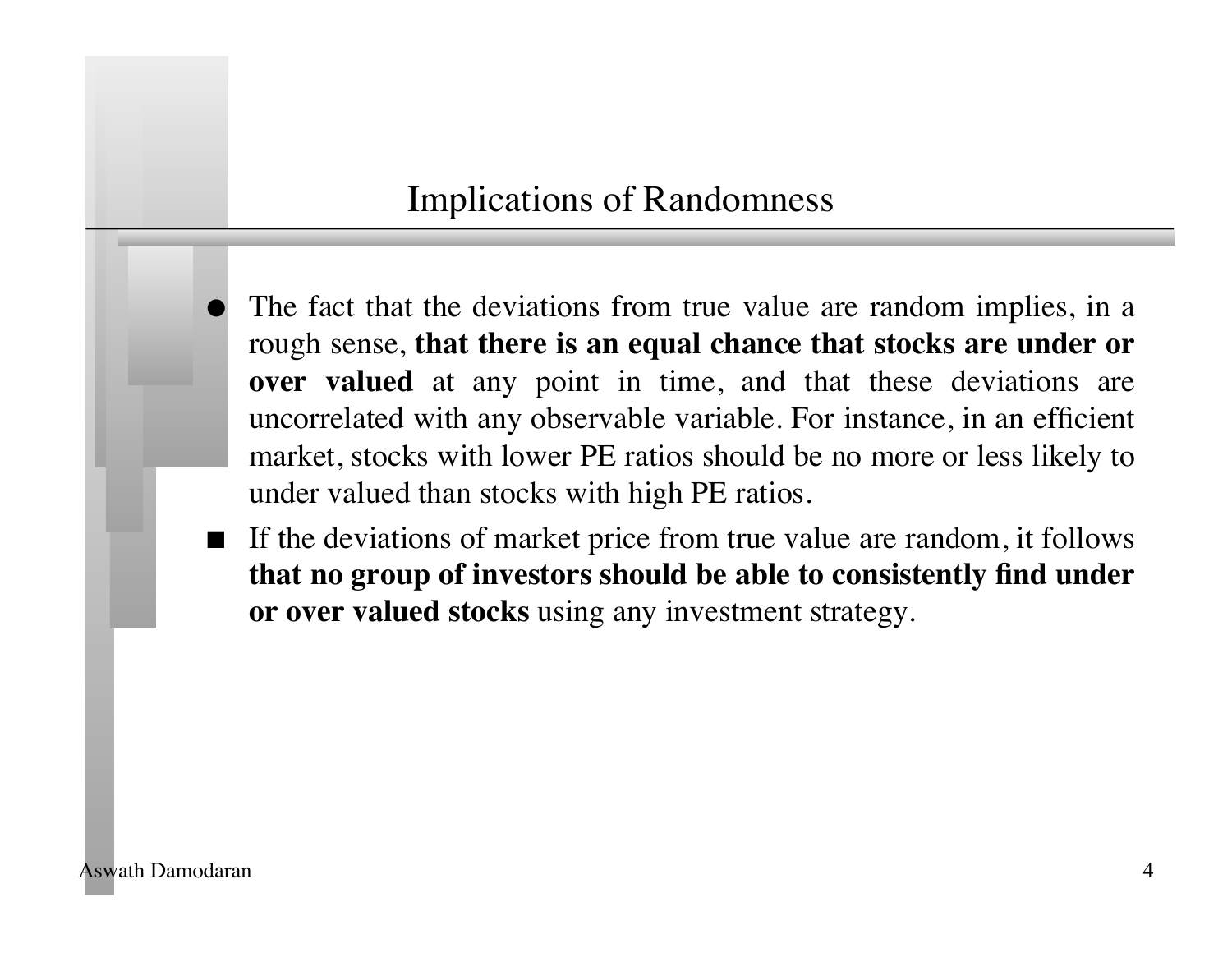### Definitions of Market Efficiency

- Definitions of market efficiency have to be specific not only about the market that is being considered but also the investor group that is covered.
	- It is extremely unlikely that all markets are **efficient to all investors**, but it is entirely possible that a particular market (for instance, the New York Stock Exchange) is efficient with respect to the average investor.
	- It is possible that **some markets are efficient** while others are not, and that a market is efficient with respect to some investors and not to others. This is a direct consequence of differential tax rates and transactions costs, which confer advantages on some investors relative to others.
- Definitions of market efficiency are also linked up with **assumptions about what information is available** to investors and reflected in the price.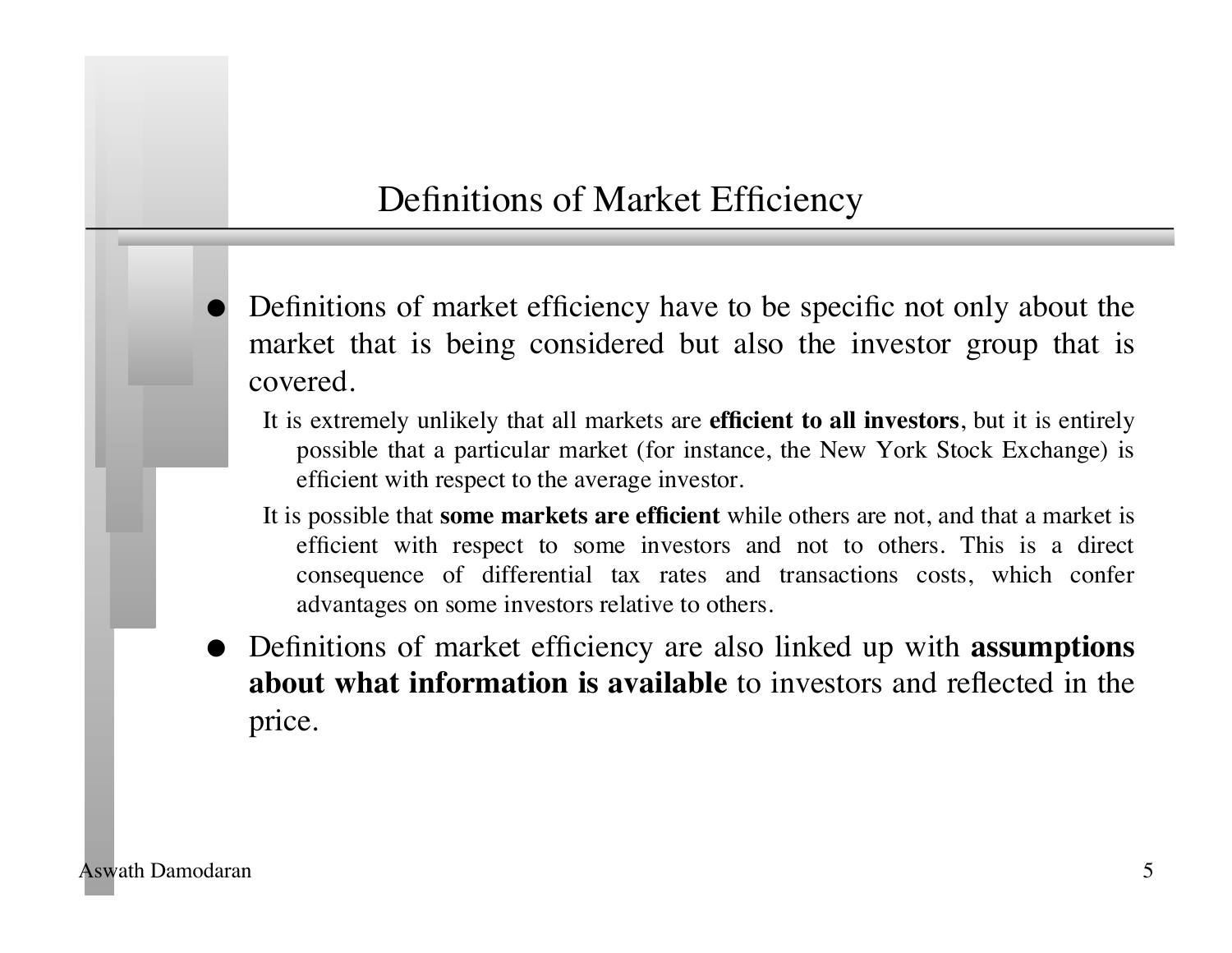### Information and Market Efficiency

- *Under weak form efficiency*, the current price reflects the information contained in all past prices, suggesting that charts and technical analyses that use **past prices** alone would not be useful in finding under valued stocks.
- *Under semi-strong form efficiency*, the current price reflects the information contained not only in past prices but **all public information** (including financial statements and news reports) and no approach that was predicated on using and massaging this information would be useful in finding under valued stocks.
- *Under strong form efficiency*, the current price reflects **all information**, public as well as private, and no investors will be able to consistently find under valued stocks.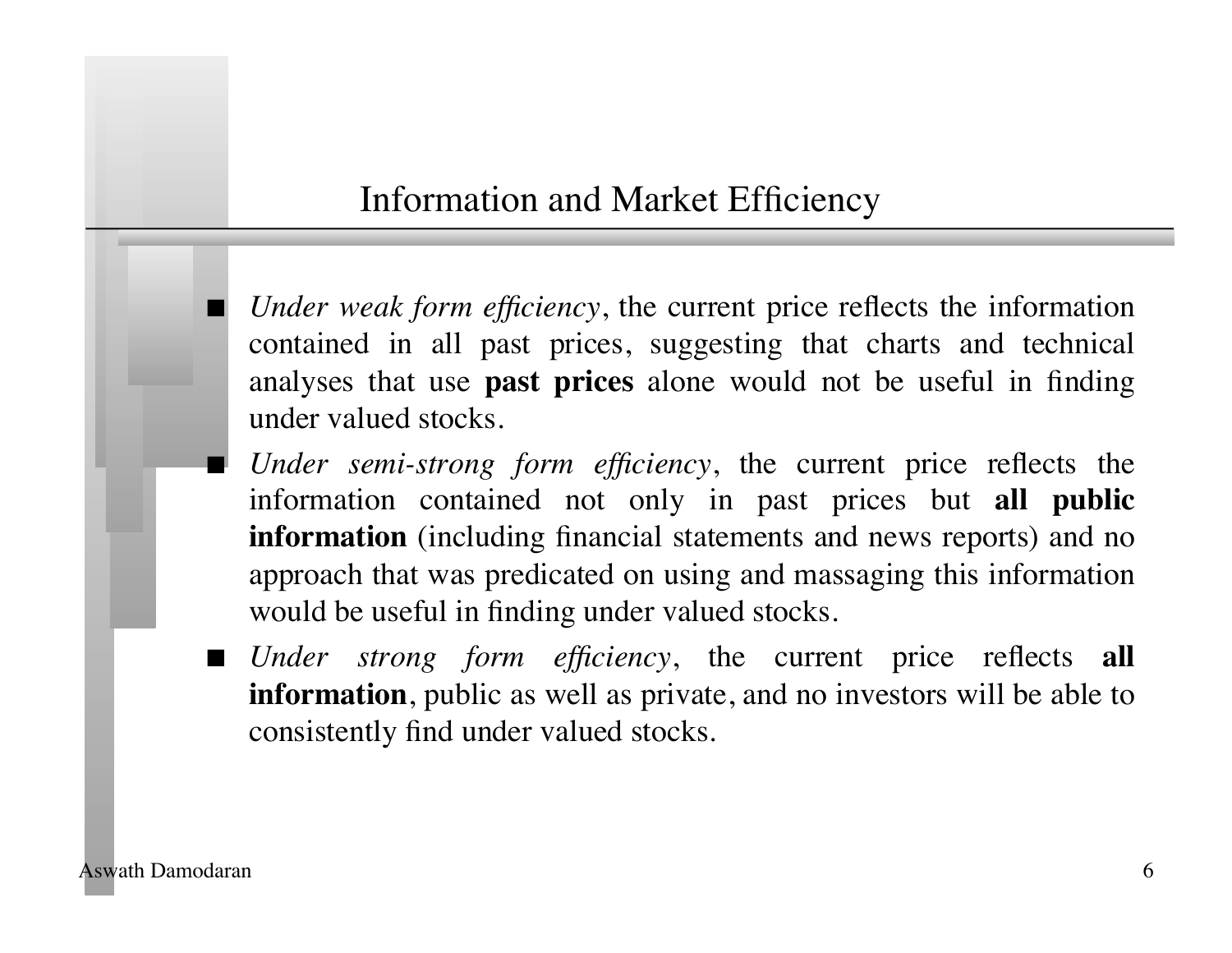### Implications of Market Efficiency

- No **group of investors should be able to consistently beat the market** using a common investment strategy.
- An efficient market would also carry **very negative implications for many investment strategies** and actions that are taken for granted -
	- (a) In an efficient market, equity research and valuation would be a costly task that provided no benefits. **The odds of finding an undervalued stock should be random** (50/50). At best, the benefits from information collection and equity research would cover the costs of doing the research.
	- (b) In an efficient market, a **strategy of randomly diversifying across stocks** or **indexing** to the market, carrying little or no information cost and minimal execution costs, would **be superior to any other strategy**, that created larger information and execution costs. There would be no value added by portfolio managers and investment strategists.
	- (c) In an efficient market, a **strategy of minimizing trading**, i.e., creating a portfolio and not trading unless cash was needed, would be superior to a strategy that required frequent trading.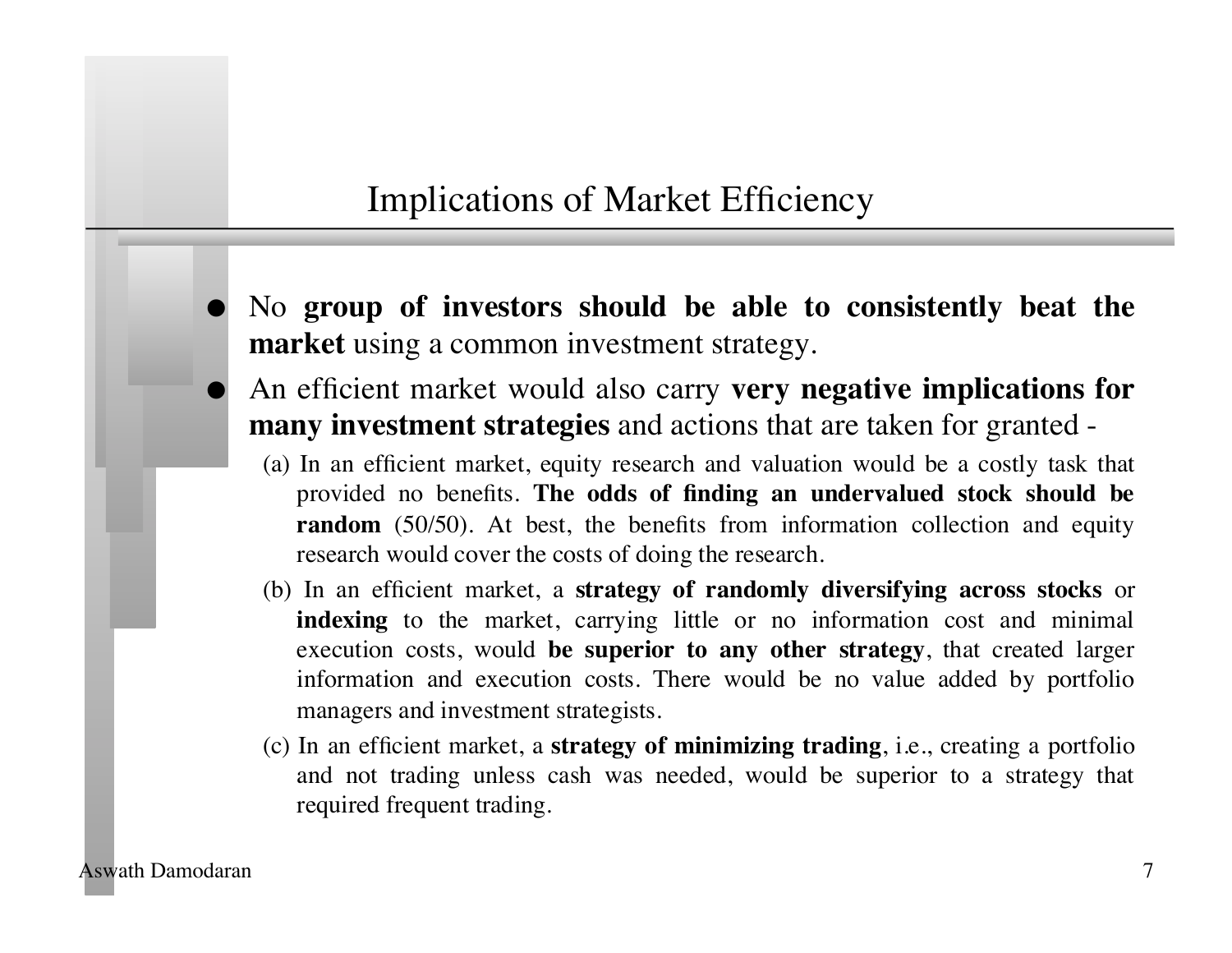### What market efficiency does not imply..

#### An efficient market **does not imply that** -

- (a) **stock prices cannot deviate from true value**; in fact, there can be large deviations from true value. The deviations do have to be random.
- (b) **no investor will 'beat' the market in any time period**. To the contrary, approximately half of all investors, prior to transactions costs, should beat the market in any period.
- (c) **no group of investors will beat the market in the long term**. Given the number of investors in financial markets, the laws of probability would suggest that a fairly large number are going to beat the market consistently over long periods, not because of their investment strategies but because they are lucky.
- In an efficient market, the **expected returns** from any investment will be **consistent with the risk** of that investment over the long term, though there may be deviations from these expected returns in the short term.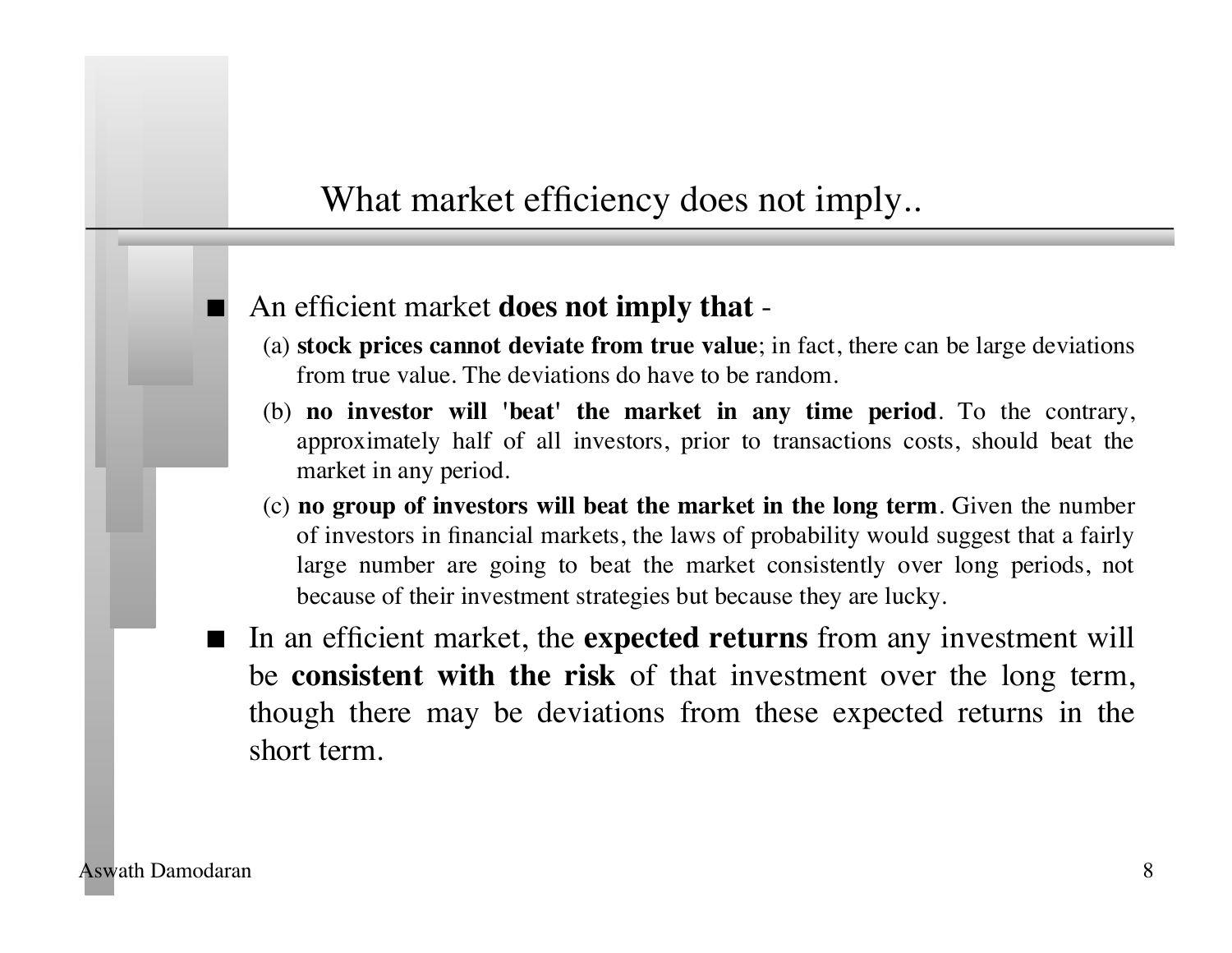### Necessary Conditions for Market Efficiency

- **Markets do not become efficient automatically**. It is the actions of investors, sensing bargains and putting into effect schemes to beat the market, that make markets efficient.
- The **necessary conditions** for a market inefficiency to be eliminated are as follows -
	- (1) The market inefficiency should provide the **basis for a scheme** to beat the market and earn excess returns. For this to hold true -
		- (a) The asset (or assets) which is the source of the inefficiency **has to be traded**.
		- (b) The **transactions costs** of executing the scheme have to be smaller than the expected profits from the scheme.
	- (2) There should be **profit maximizing investors** who
		- (a) **recognize** the 'potential for excess return'
		- (b) **can replicate** the beat the market scheme that earns the excess return
		- (c) **have the resources** to trade on the stock until the inefficiency disappears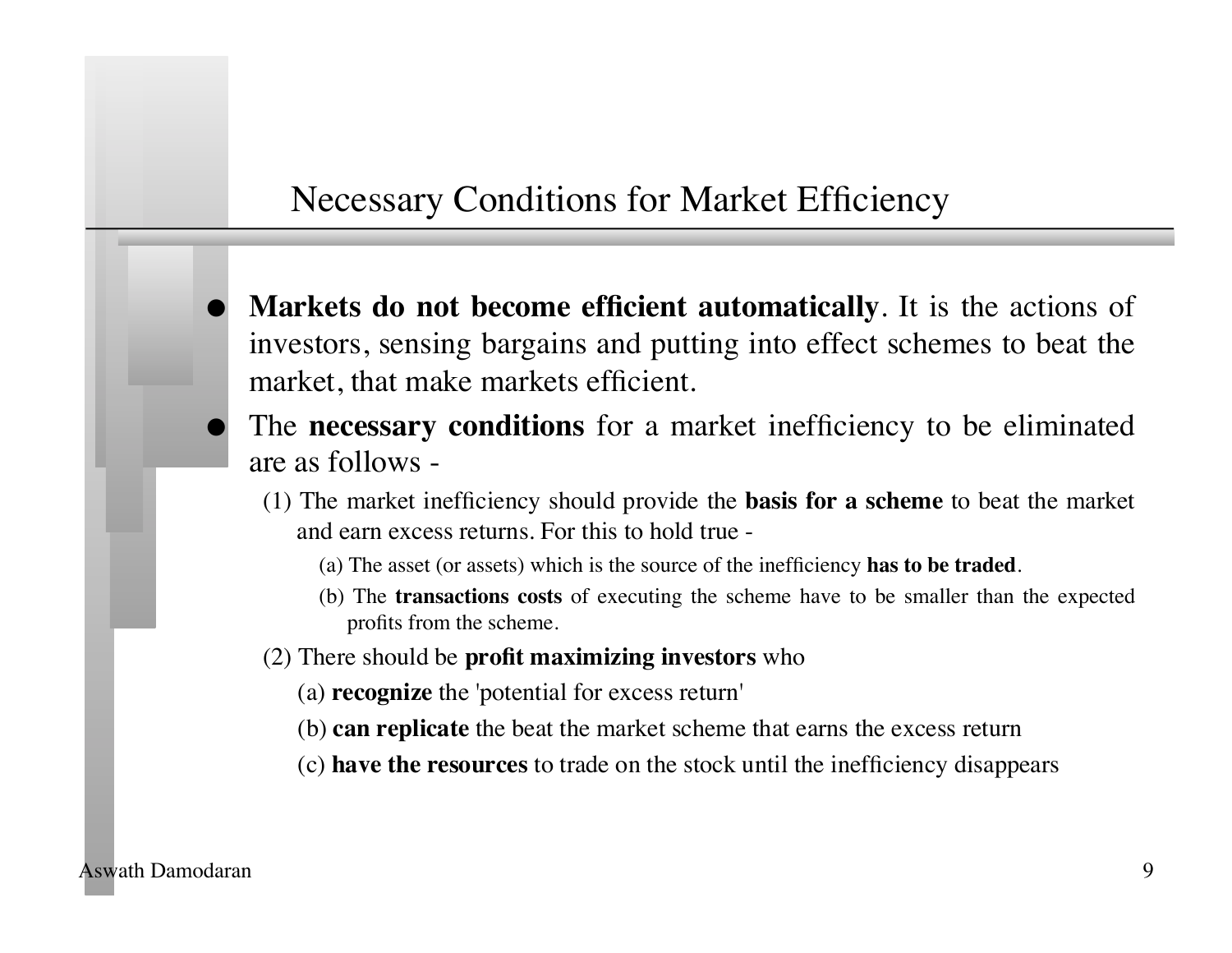### Efficient Markets and Profit-seeking Investors: The Internal Contradiction

- There is an **internal contradiction** in claiming that there is no possibility of beating the market in an efficient market and then requiring profit-maximizing investors to constantly seek out ways of beating the market and thus making it efficient.
- If markets were, in fact, efficient, **investors would stop looking for inefficiencies**, which would lead to markets becoming inefficient again.
- It makes sense to think about an efficient market as a **self-correcting mechanism**, where inefficiencies appear at regular intervals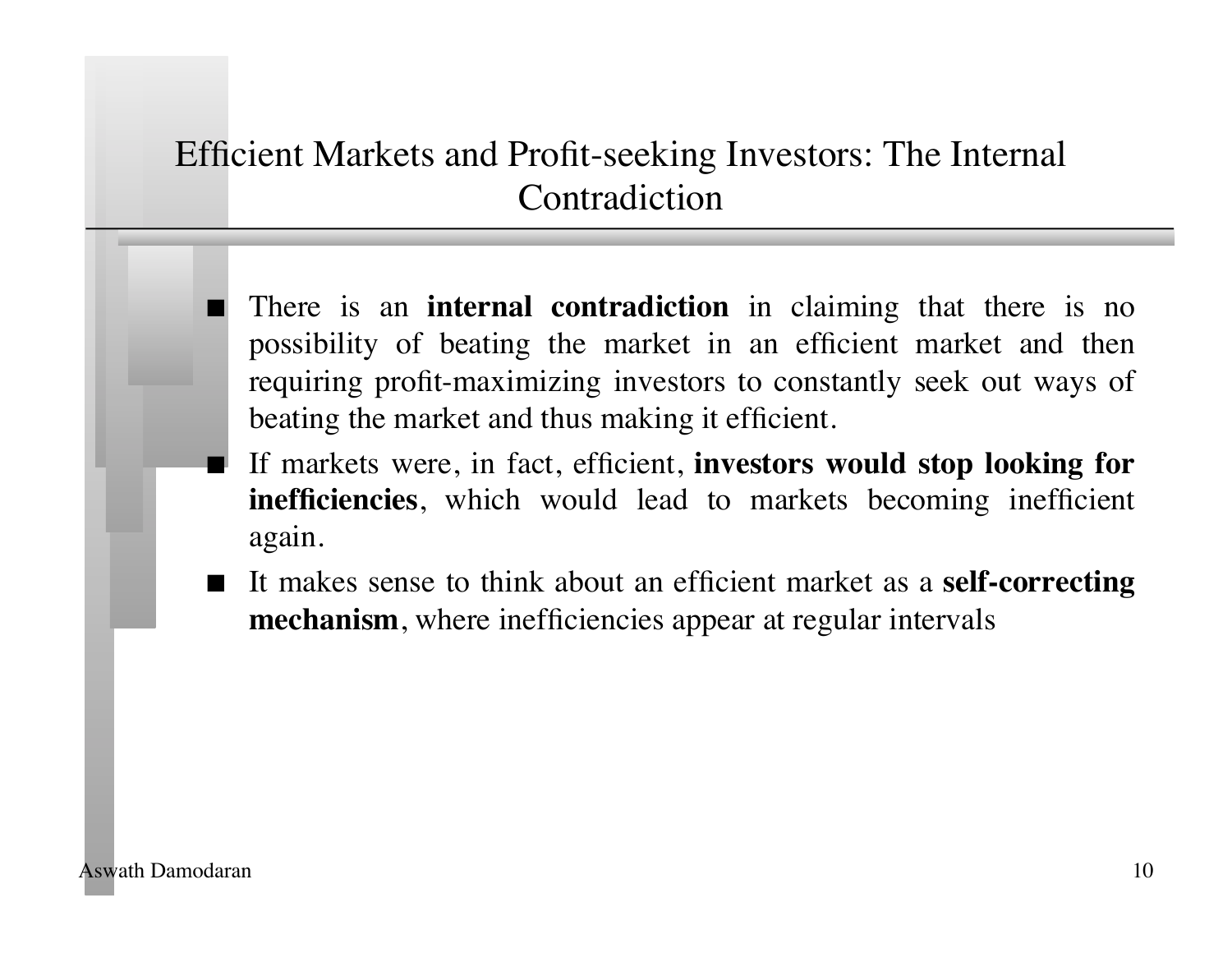### Market Efficiency and Trading Ease

 The **probability of finding inefficiencies** in an asset market **decreases as the ease of trading on the asset increases**. To the extent that investors have difficulty trading on an asset, either because open markets do not exist or there are significant barriers to trading, inefficiencies in pricing can continue for long periods.

Implication: If you use trading cost as a proxy for trading difficulty, you should be more likely to find mispriced assets in markets/assets with higher trading costs.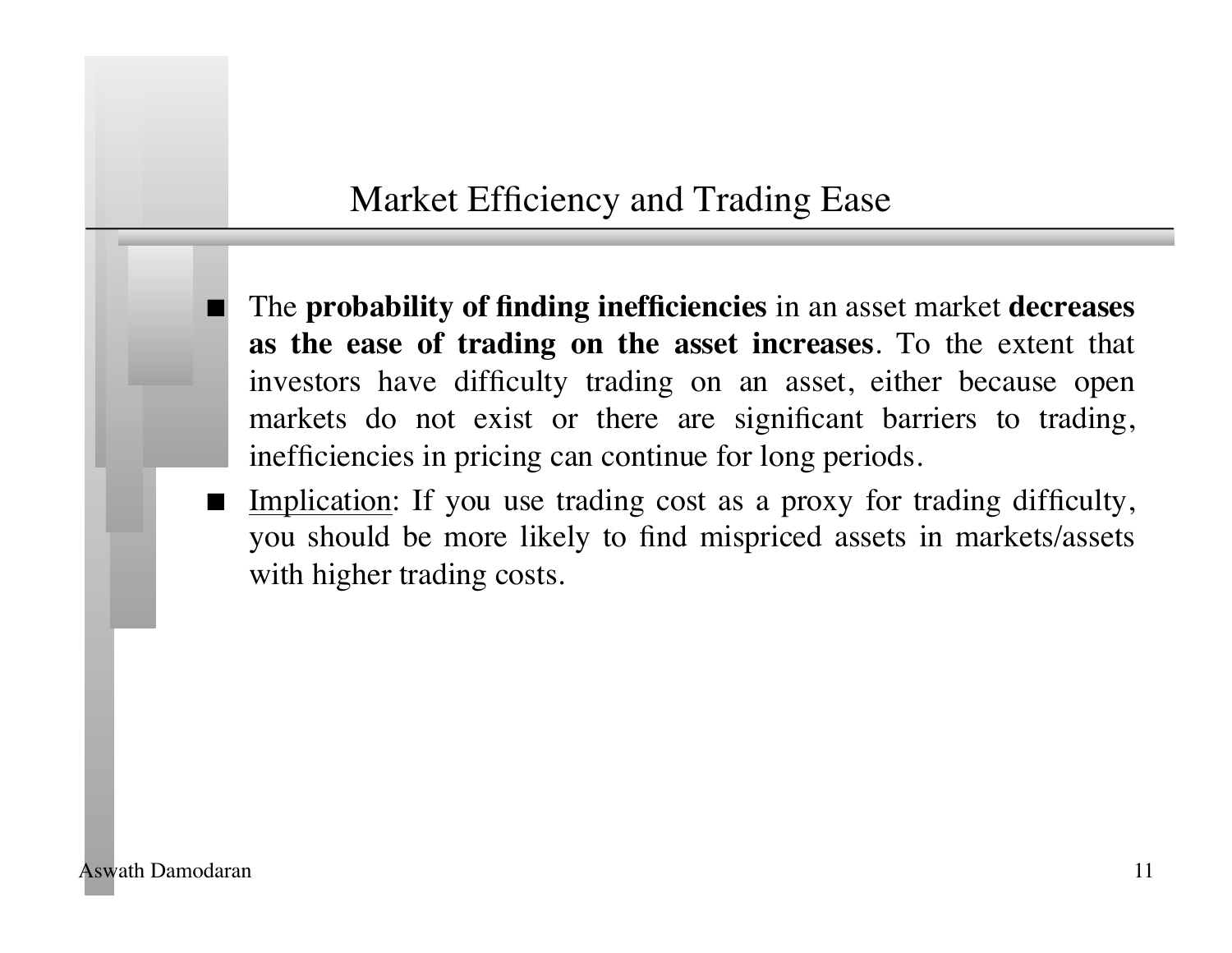### Market Efficiency and the Cost of Information/Transacting

- **The probability of finding an inefficiency in an asset market increases as the transactions and information cost of exploiting the inefficiency increases**. The cost of collecting information and trading varies widely across markets and even across investments in the same markets. As these costs increase, it pays less and less to try to exploit these inefficiencies.
- As an example, consider investing in loser stocks i.e., stocks that have done very badly in some prior time period should yields excess returns. Transactions costs are likely to be much higher for these stocks since-
	- (a) they then to be low priced stocks
	- (b) (b) the bid-ask becomes a much higher fraction of the total price paid.
	- (c) trading is often thin on these stocks, with high price impact following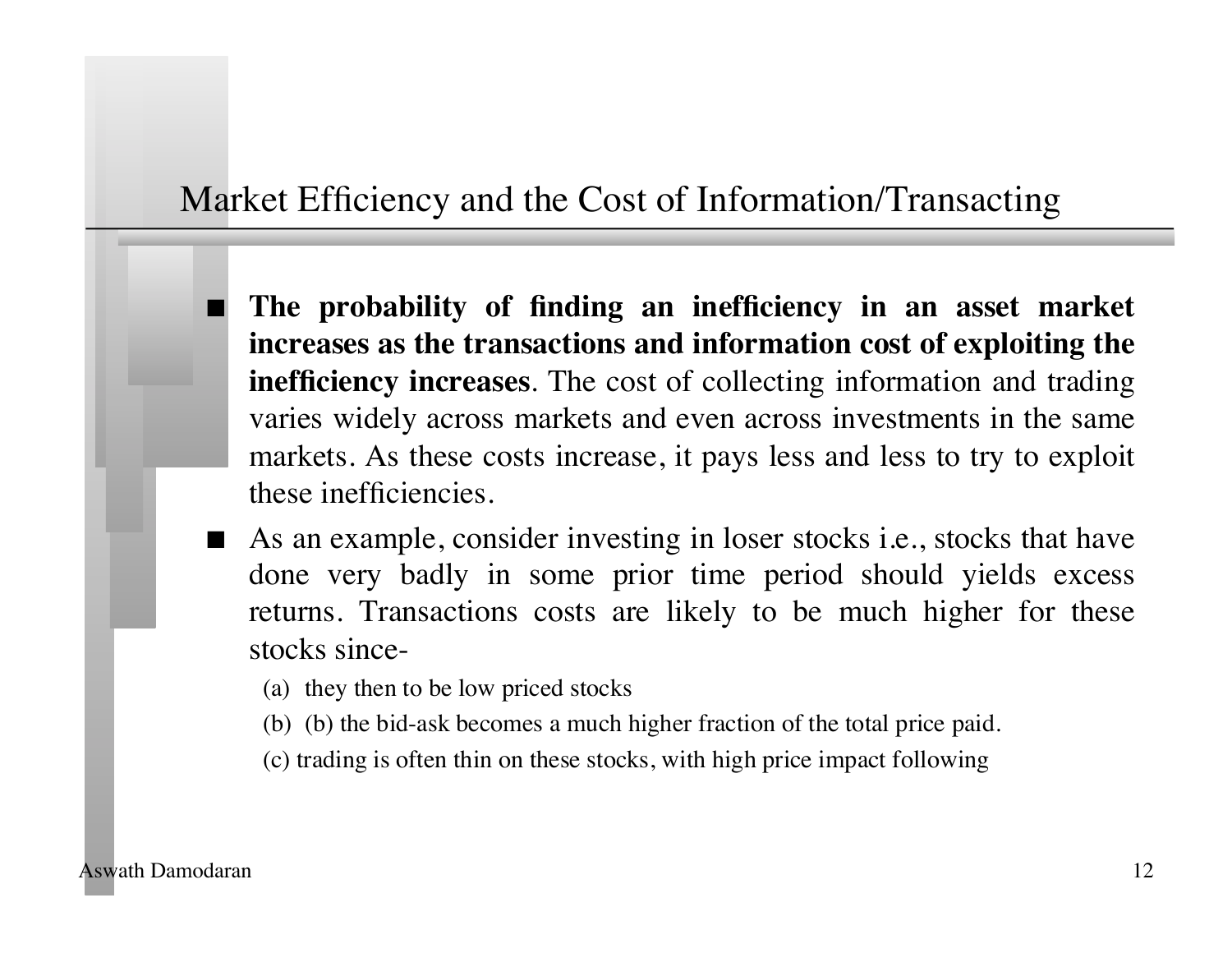### The Payoff to Establishing Information/ Cost Advantages

- **Investors who can establish a cost advantage** (either in information collection or transactions costs) **will be more able to exploit small inefficiencies** than other investors who do not possess this advantage.
- **Establishing a cost advantage, especially in relation to information, may be able to generate excess returns on the basis of these advantages**. Thus a John Templeton, who started investing in Japanese and othe Asian markets well before other portfolio managers, might have been able to exploit the informational advantages he had over his peers to make excess returns on his portfolio.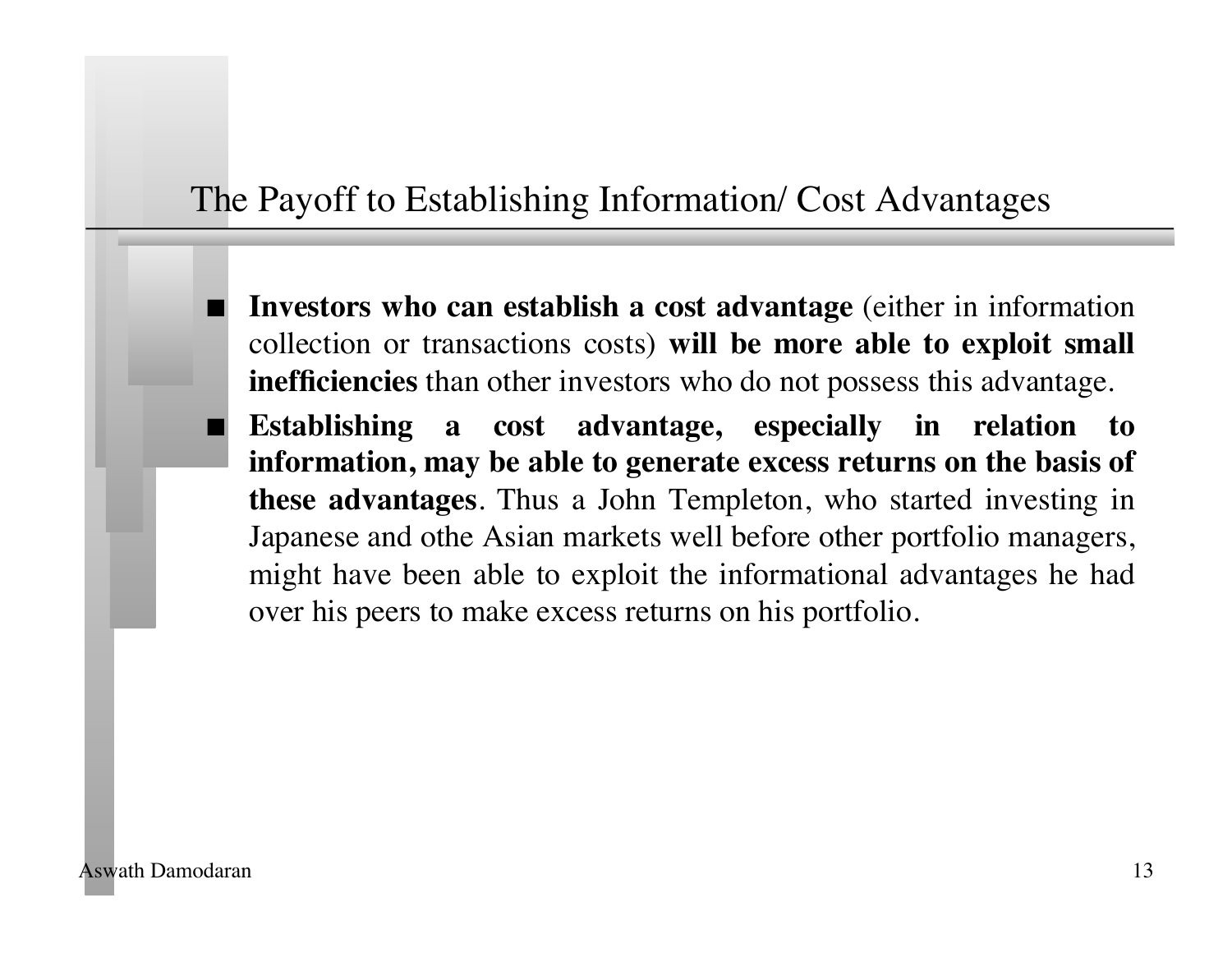### Market Efficiency and Imitators

 The **speed** with which an inefficiency is resolved will be directly related to **how easily the scheme to exploit the inefficiency can be replicated** by other investors.

 The ease with which a scheme can be replicated itself is inversely related to the time, resources and information needed to execute it. Since very few investors single-handedly possess the resources to eliminate an inefficiency through trading, it is much more likely that an inefficiency will disappear quickly if the scheme used to exploit the inefficiency is transparent and can be copied by other investors.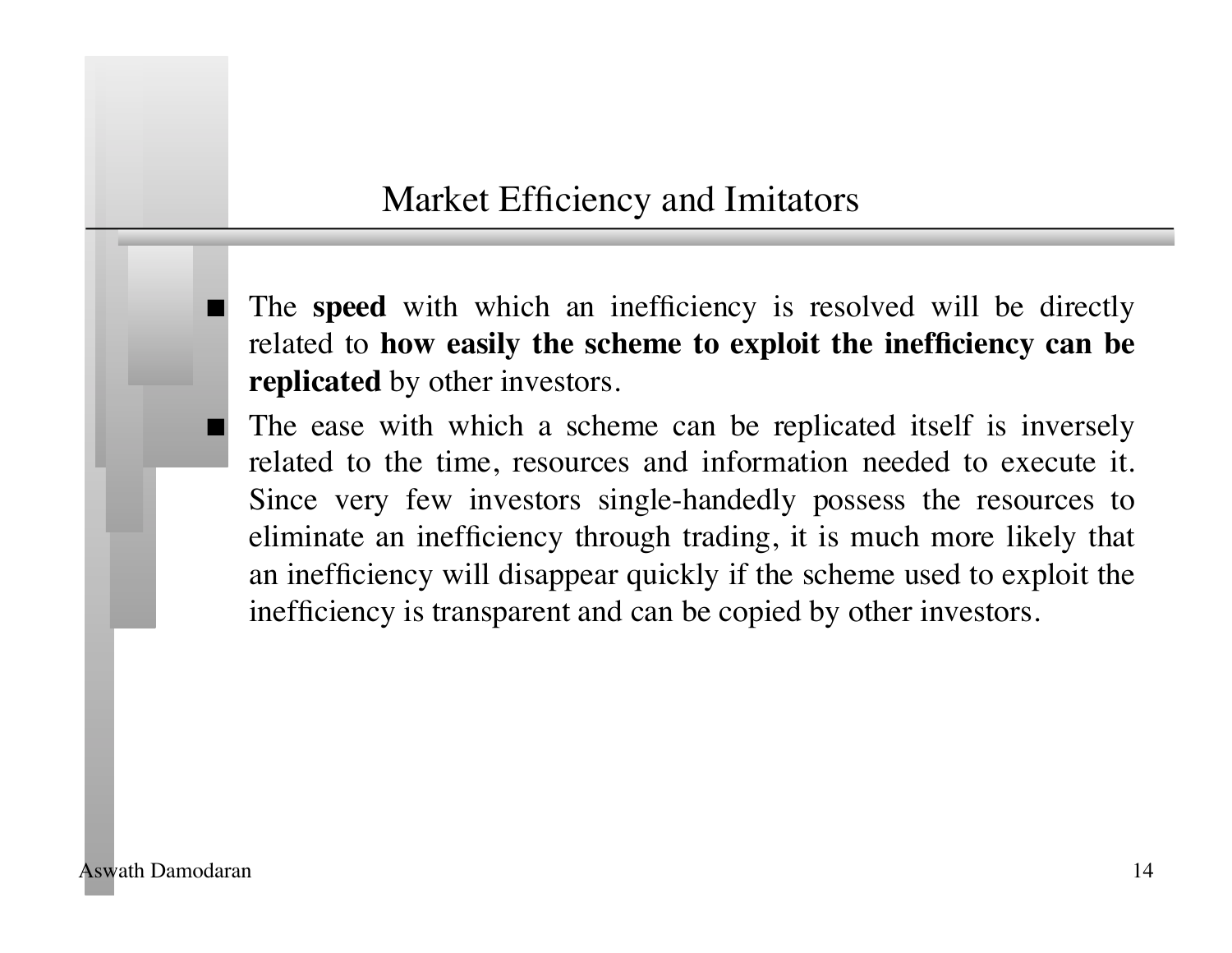### Behavioral Finance's challenge to efficient markets

- Underlying the notion of efficient markets is the belief that investors are for the most part rational and even when not so, that irrationalities cancel out in the aggregate.
- A subset of economists, with backing from psychologists, point to the patterns that are observable in stock prices (that we will talk about in more depth in the next section), the recurrence of price bubbles in different asset markets and the reaction to news announcements in markets as backing for their argument.
- Almost all investment philosophies try to exploit one investor irrationality or another and that ironically investor failures in applying these philosophies can be traced back to other irrationalities.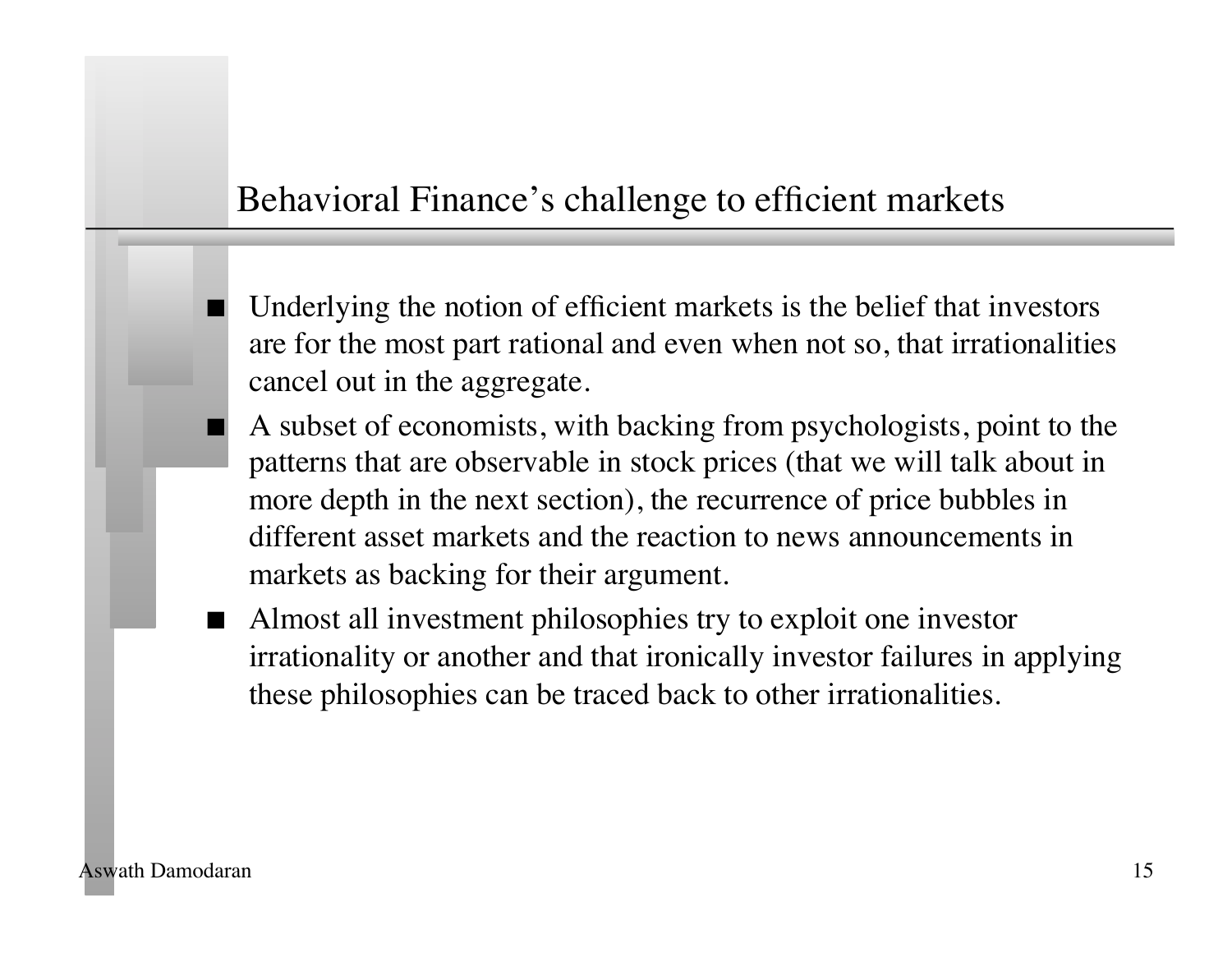### Psychological studies backing behavioral finance..

- Anchors: When confronted with decisions, it is human nature to begin with the familiar and use it to make judgments
- Power of the story: People look for simple reasons for their decisions, and will often base their decision on whether these reasons exist.
- Overconfidence and Intuitive Thinking: Human beings tend to be opinionated about things they are not well informed on and to make decisions based upon these opinions. They also have a propensity to hindsight bias, i.e., they observe what happens and act as it they knew it was coming all the time.
- Herd Behavior: The tendency of human beings to be swayed by crowds has been long documented (and not just in markets).
- Unwillingness to admit mistakes:It may be human to err, but it is also human to claim not to err. In other words, we are much more willing to claim our successes than we are willing to face up to our failures.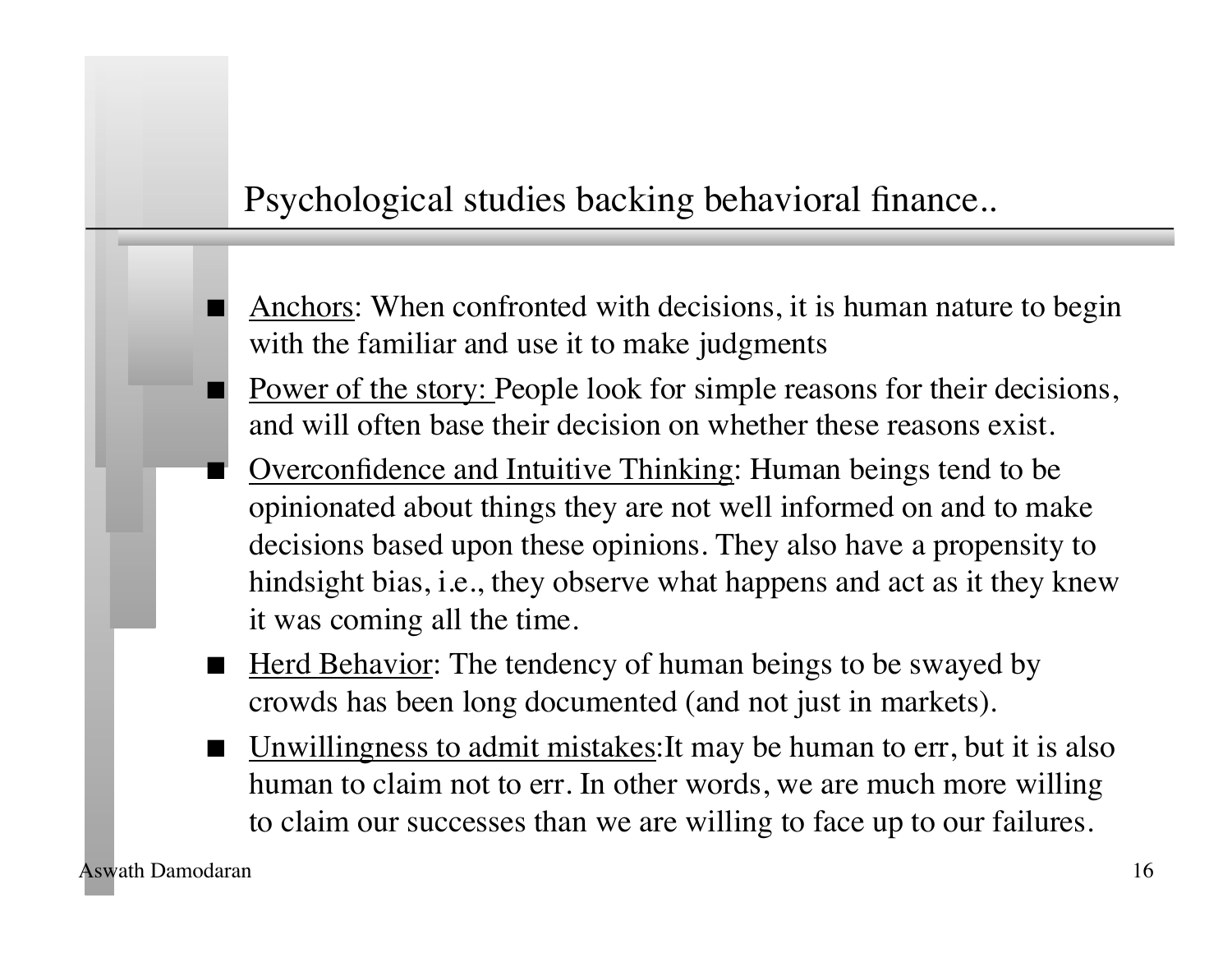### Empirical Evidence

- Loss Aversion: Loss aversion refers to the tendency of individuals to prefer avoiding losses to making gains. As a consequence, they will often take an uncertain loss over a certain loss (of equivalent amount).
- House Money Effect: Investors tend be not only less risk averse but also less careful about assessing it, when playing with other people's money.
- Break Even Effect: Investors who have lost money, become more reckless about risk taking (often taking bad risks and abandoning good sense) to get back what they have already lost.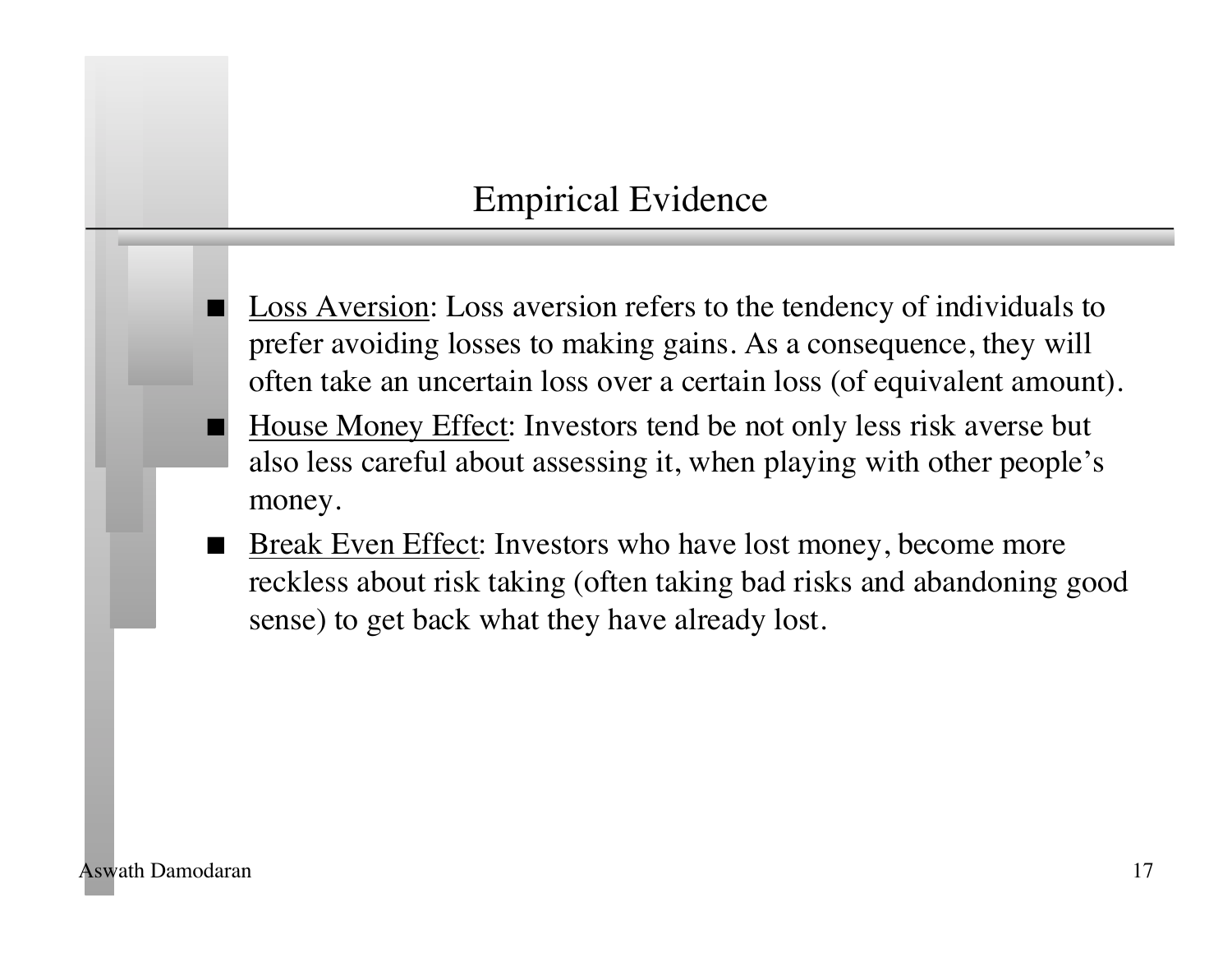### Testing Market Efficiency

- Tests of market efficiency look at the whether specific investment strategies earn excess returns. Some tests also account for transactions costs and execution feasibility. In every case, **a test of market efficiency is a joint test of market efficiency and the efficacy of the model used for expected returns**.
- When there is evidence of excess returns in a test of market efficiency, it can indicate **that markets are inefficient or that the model used to compute expected returns is wrong or both**.
- There are a number of different ways of testing for market efficiency, and the approach used will depend in great part on the investment scheme being tested.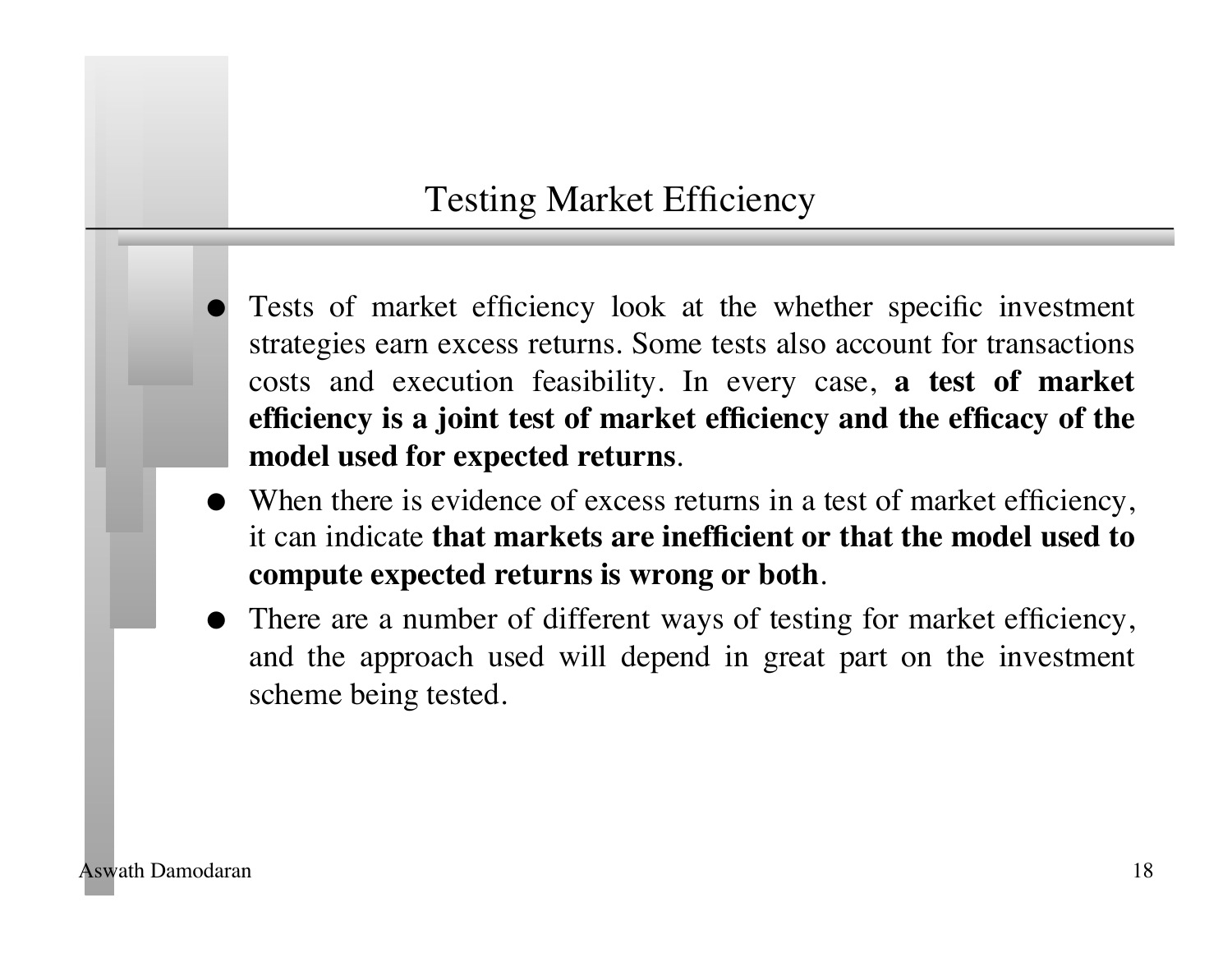### Benchmarks to assess performance

- Comparison to indices: Compare to returns you would have made by investing in an index, without adjusting for risk.
- Risk and Return Models: You can adjust for risk, when making your comparison:
	- **Mean Variance Measures** 
		- Sharpe Ratio: Average Return / Standard deviation of Returns from Strategy
		- Information Ratio: (Return on Strategy Return on Index)/ Tracking Error versus the Index
	- CAPM based measures
		- Jensen's alpha = Actual return Expected Return (from CAPM)
		- Treynor Index = (Return on Strategy Riskfree Rate)/ Beta
	- Arbitrage Pricing and Multi-factor Models
	- Proxy and Composite Models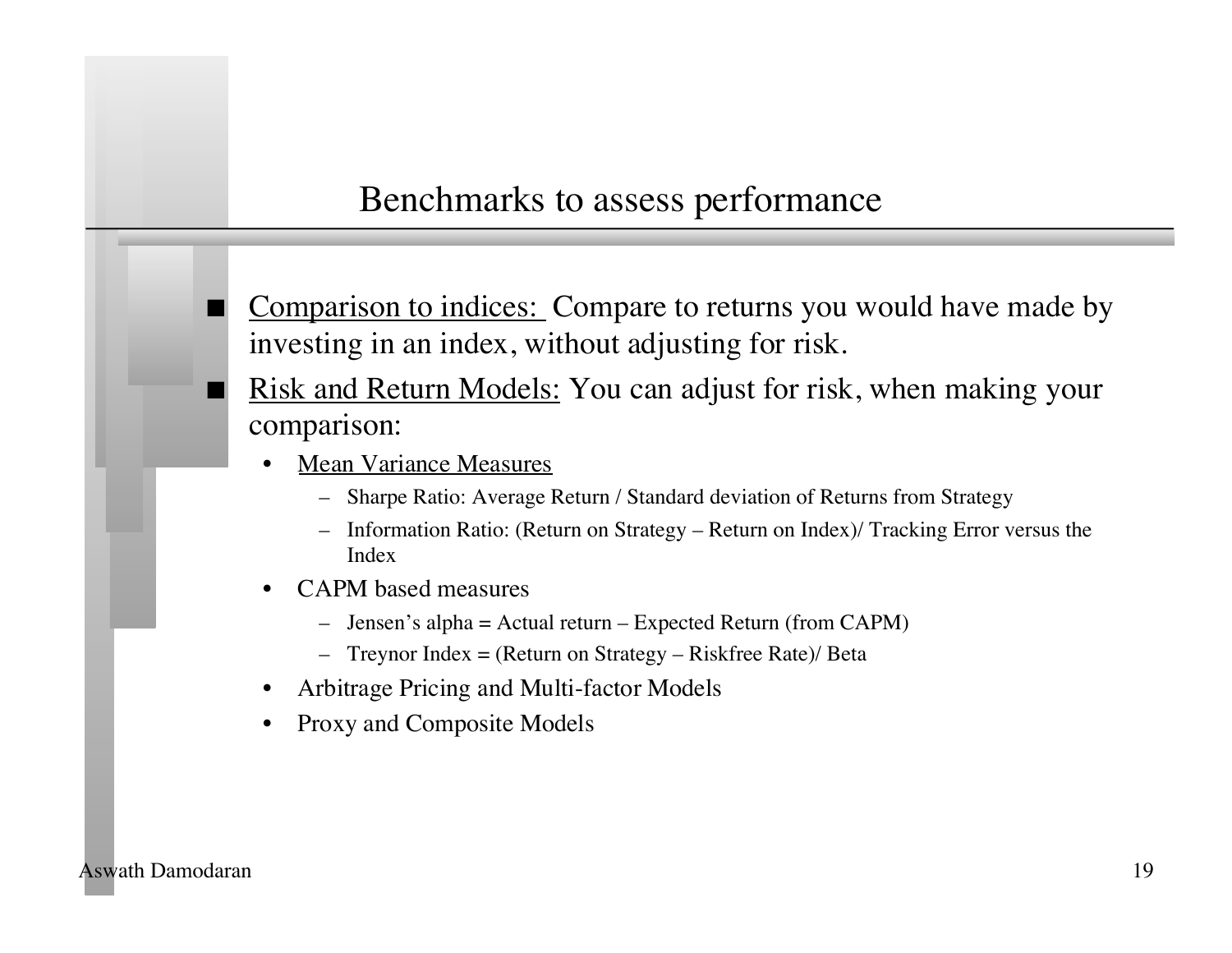# Reviewing the choices…

| Performance              | Computation                                     | <b>Biases</b>                     |
|--------------------------|-------------------------------------------------|-----------------------------------|
| Evaluation               |                                                 |                                   |
| Measure                  |                                                 |                                   |
| Sharpe Ratio             | Average Return on Strategy/                     | Against portfolios which are not  |
|                          | Standard deviation of Returns                   | diversified.<br>broadly<br>Sector |
|                          | from Strategy                                   | specific funds and strategies     |
|                          |                                                 | will be penalized.                |
| <b>Information Ratio</b> | (Return on Strategy - Return on                 | Against portfolios that deviate   |
|                          | Index)/ Tracking Error versus                   | from the index by<br>holding      |
|                          | the Index                                       | stocks not in the index.          |
| M Squared                | Return on Strategy (with riskless               | Same as Sharpe Ratio              |
|                          | investment<br>have<br>to<br>same                |                                   |
|                          | standard deviation as market) -                 |                                   |
|                          | <b>Return on Market</b>                         |                                   |
| Jensen's Alpha           | Actual Return - (Riskfree Rate)                 | Towards small cap, low PE, low    |
|                          | + Beta * (Return on Market –                    | price to book ratio strategies.   |
|                          | Riskfree rate))                                 |                                   |
| Treynor Index            | (Return on Strategy - Riskfree                  | All of the biases of Jensen's     |
|                          | Rate)/ Beta                                     | alpha but slight tilt towards     |
|                          |                                                 | lower beta strategies.            |
| Return<br>Excess         | Actual Return - Expected Return                 | Mis-measurement of alpha for      |
| Multi-<br>(APM)<br>&     | (from APM or Multi-factor                       | strategies where the portfolio    |
| factor)                  | model)                                          | changes substantially<br>over     |
|                          |                                                 | periods.                          |
| Proxy Models             | Actual Return $-$ (a + b (Average)              | Against portfolios that try to    |
|                          | Market Capitalization) $_{\text{Portolio}} + c$ | take advantage of systematic      |
|                          | (Average<br>Price<br>Book<br>to                 | market mispricing of<br>some      |
|                          | Ratio) <sub>Portfolio</sub> )                   | such<br>variables<br>market<br>as |
|                          |                                                 | capitalization.                   |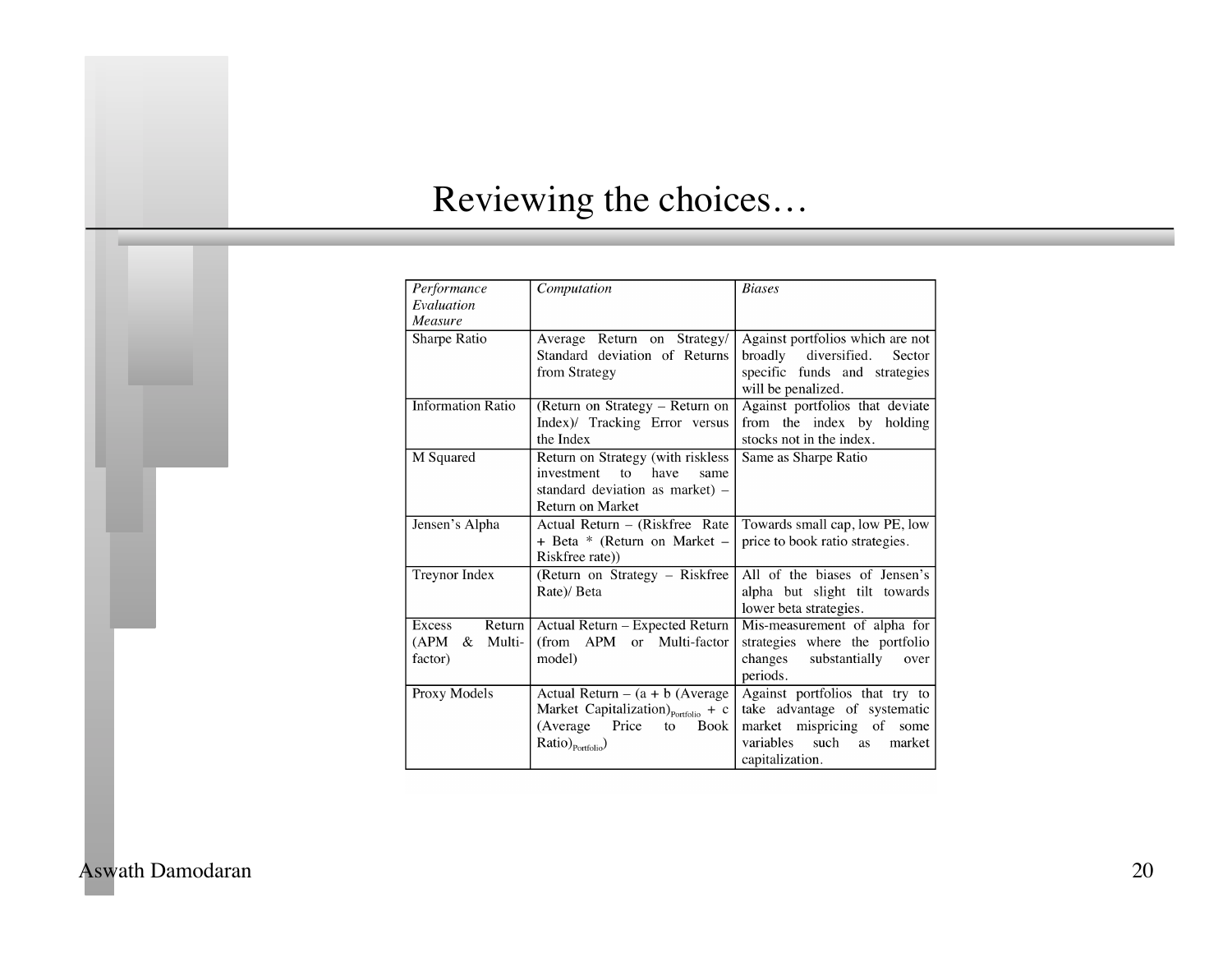### 1. Event Study

 **An event study is designed to examine market reactions to, and excess returns around specific information events**. The information events can be market-wide, such as macro-economic announcements, or firm-specific, such as earnings or dividend announcements.

 The objective is to examine whether the event causes stock prices to move abnormally (up or down).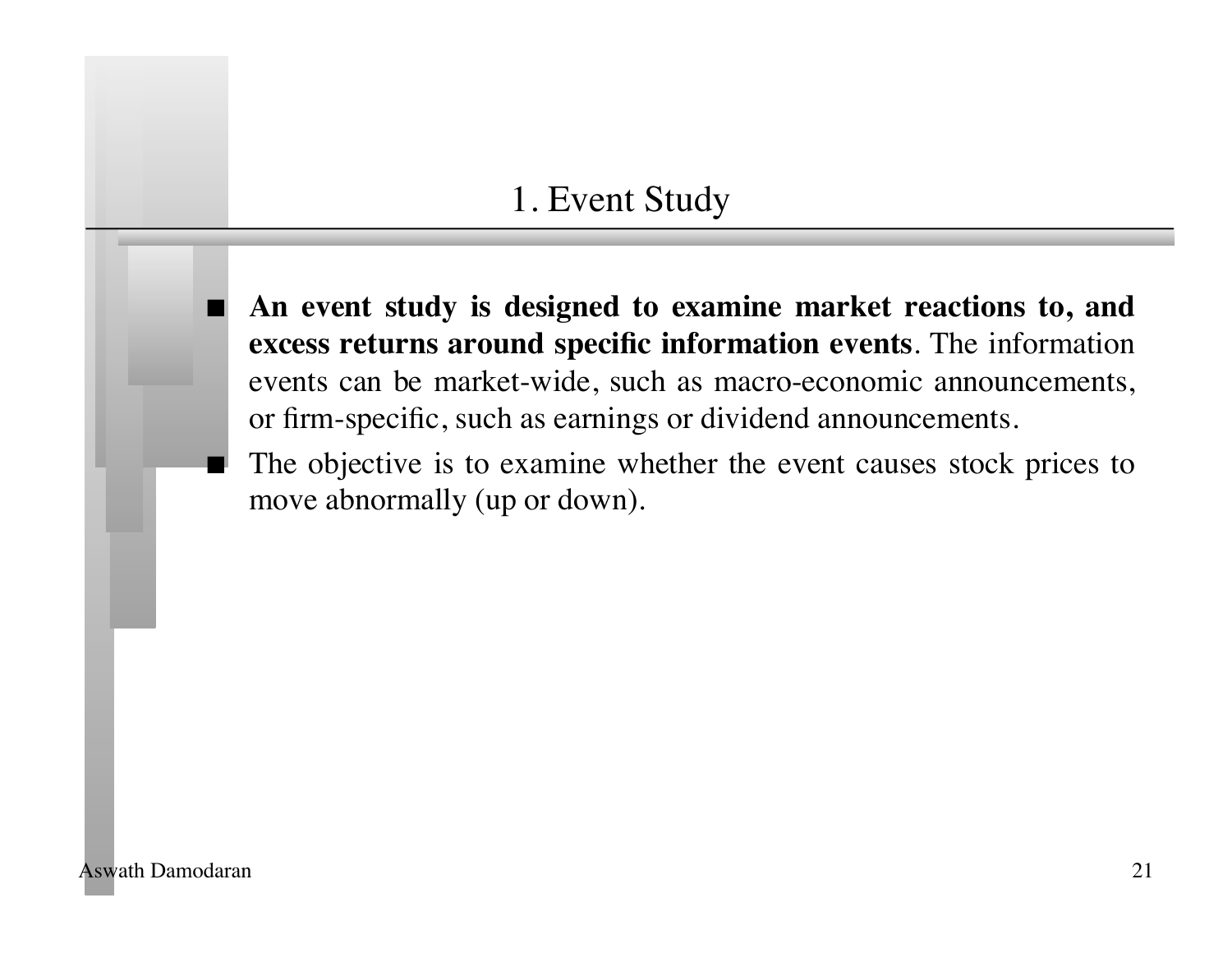### Event Study: The First Step

#### **Step 1: Identify the event**

(1) The event to be studied is clearly identified, and the date on which the event was announced pinpointed.

 $\frac{1}{\sqrt{2}}$  , and the set of the set of the set of the set of the set of the set of the set of the set of the set of the set of the set of the set of the set of the set of the set of the set of the set of the set of the

 Announcement Date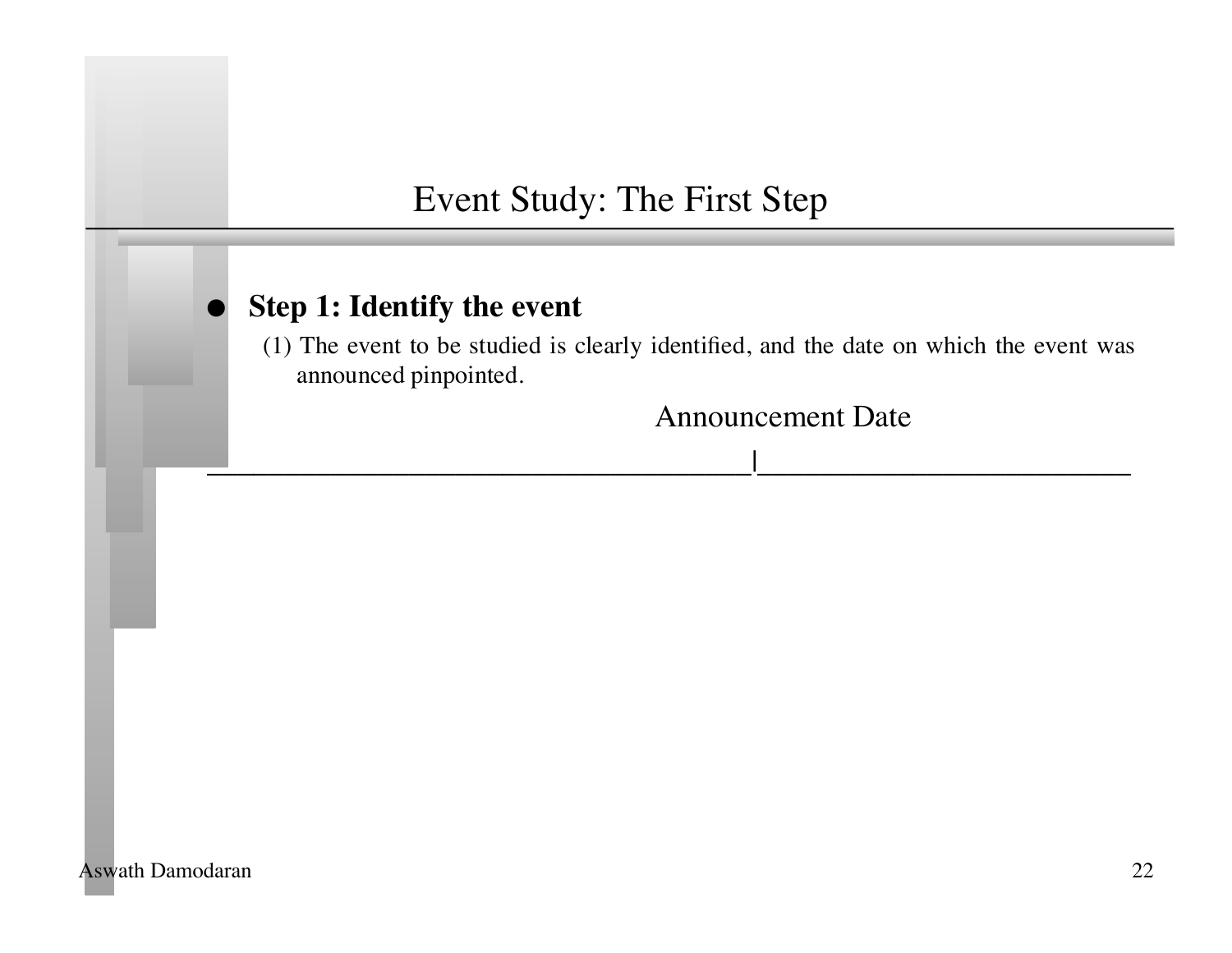### Event Study: Collecting the Returns

 Once the event dates are known, **returns are collected around these dates** for each of the firms in the sample. In doing so, two decisions have to be made.

First, the analyst has to **decide whether to collect weekly, daily or shorter-interval returns** around the event. This will, in part, be decided by

- how precisely the event date is known

- by how quickly information is reflected in

Second, the analyst has to determine **how many periods of returns before and after the announcement date** will be considered as part of the 'event window'.



 Return window: -n to +n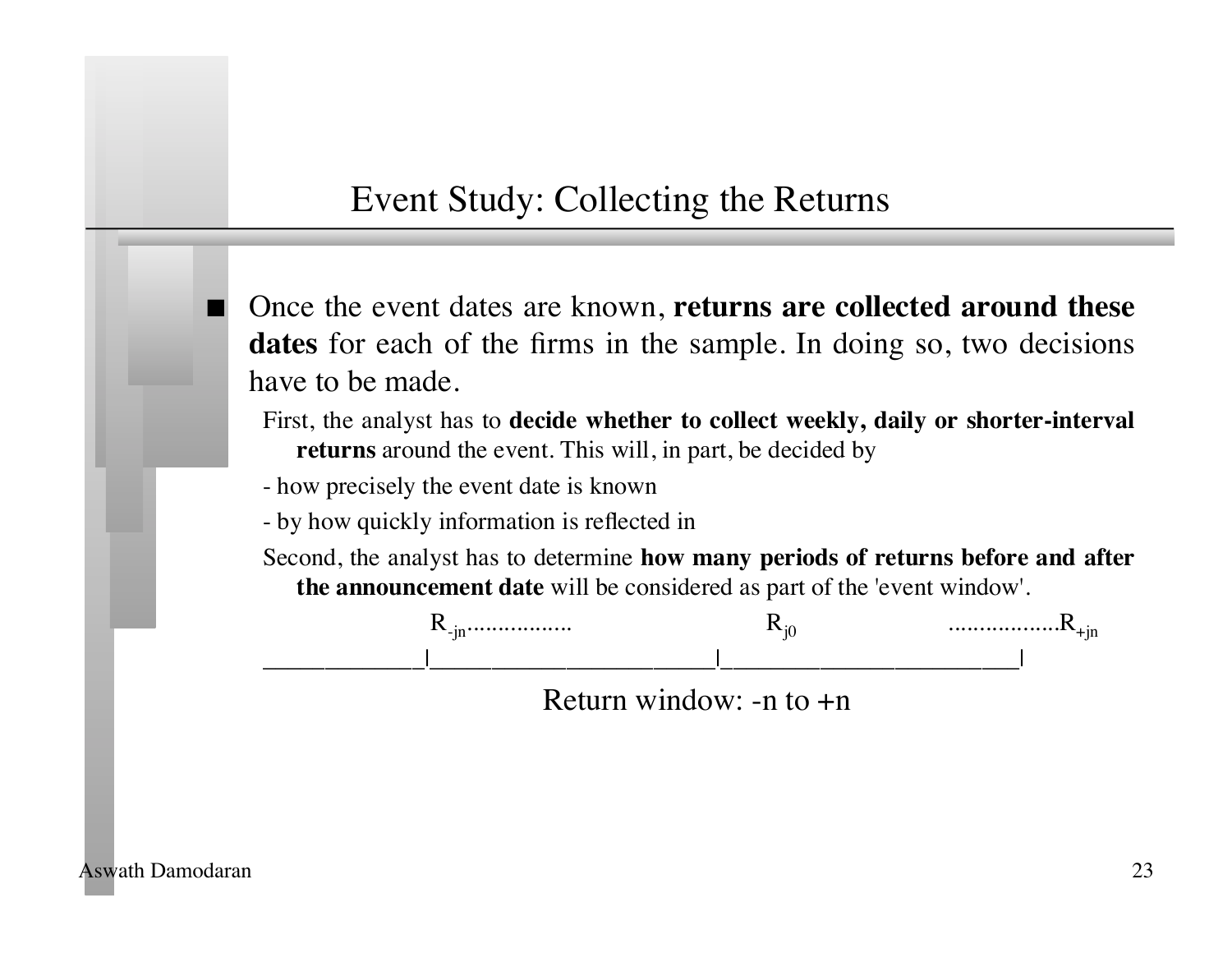### Event Study: Controlling for the Market

 The returns, by period, around the announcement date, are adjusted for market performance and risk to arrive at excess returns for each firm in the sample. For instance, if the capital asset pricing model is used to control for risk -

Excess Return on day  $t =$  Return on day  $t -$  Beta  $*$  Return on market on day t



 Return window: -n to +n

Where  $ER = Excess$  return on stock j in period t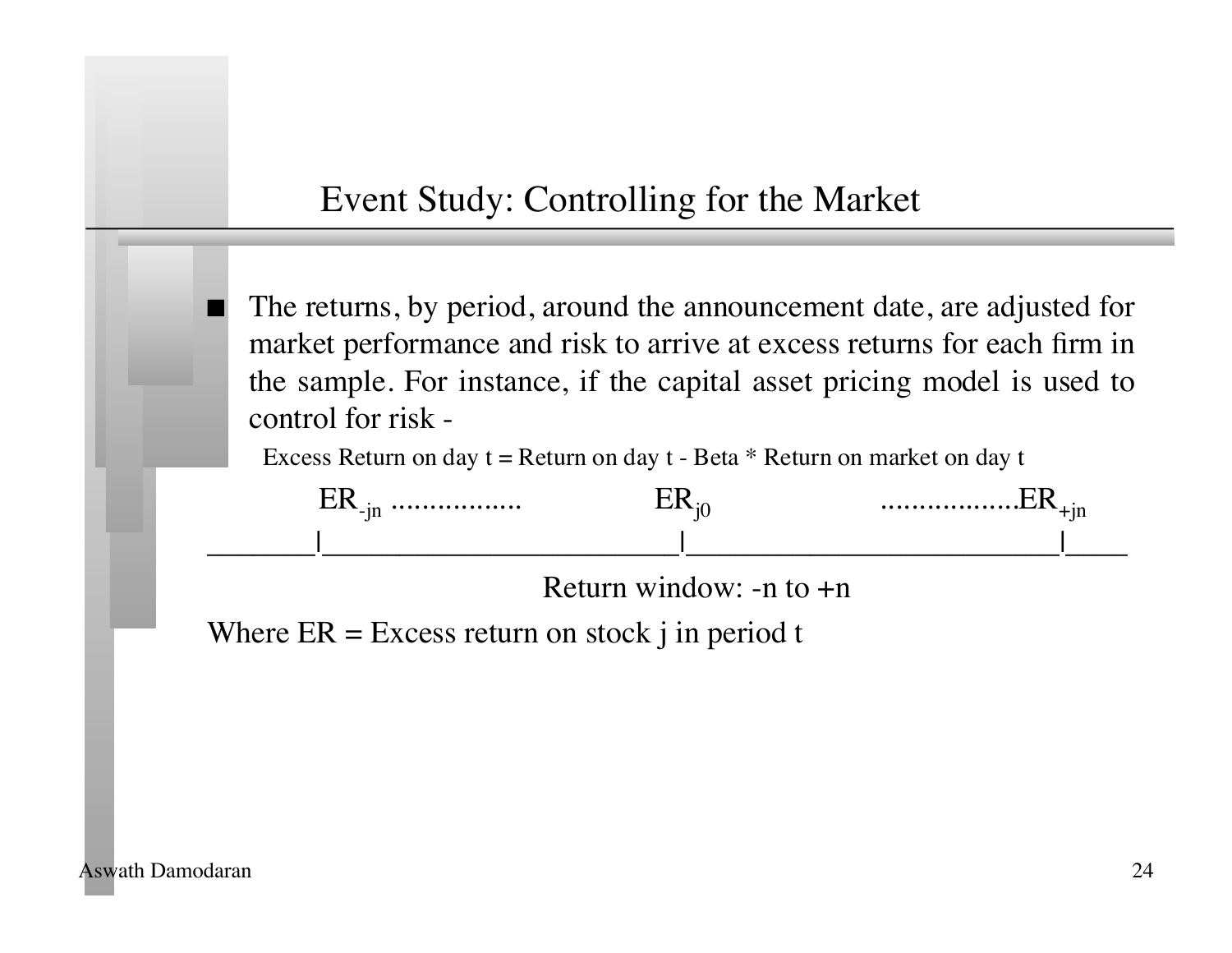Event Study: Looking at the Average

 The excess returns, by day, are averaged across all firms in the sample and a standard error is computed.

Average excess return on day t= where,

$$
\sum_{j=1}^{j=N}\frac{ER_{jt}}{N}
$$

 $N =$  Number of events in the event study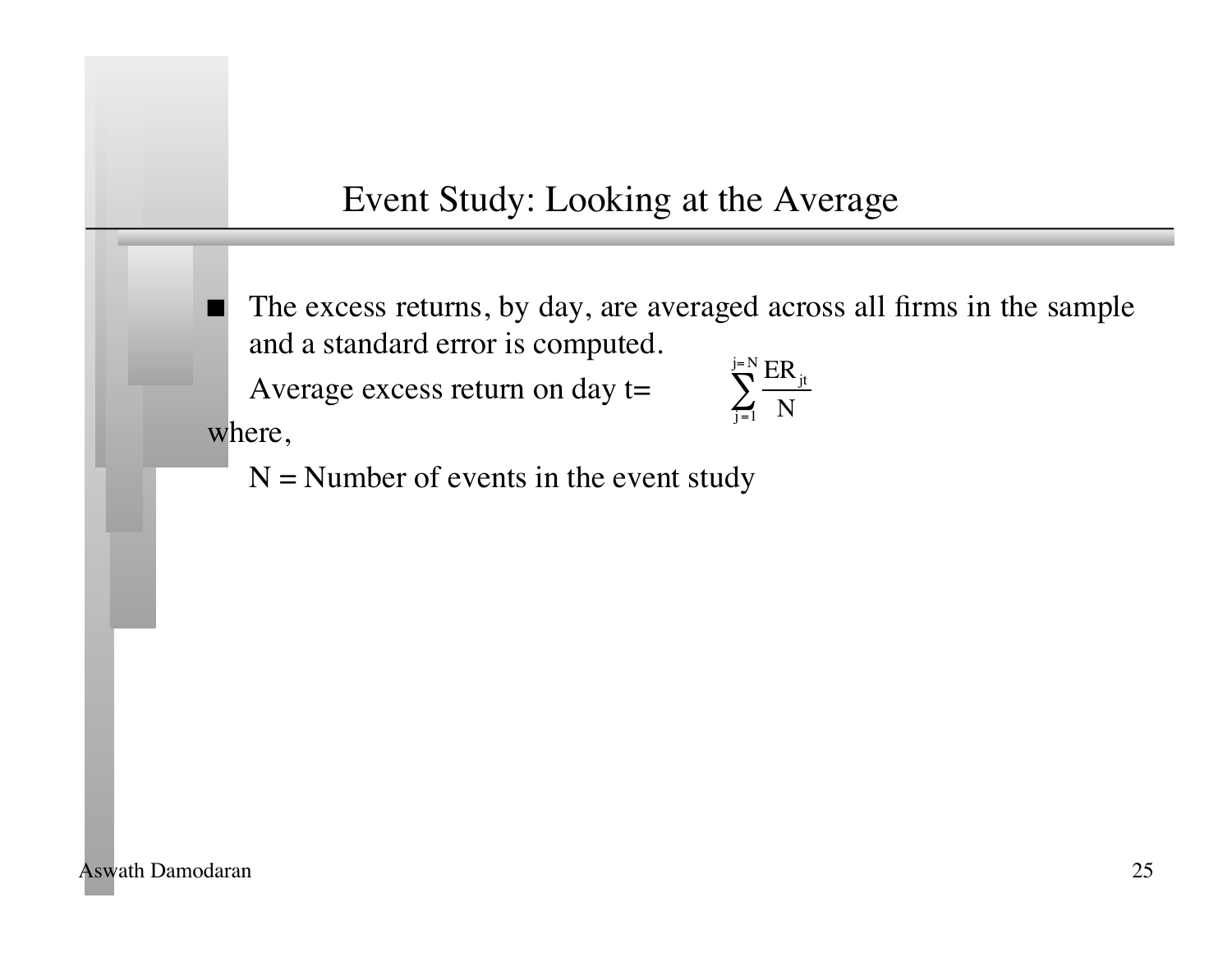### Event Study: Estimating Statistical Significance

 The question of whether the excess returns around the announcement are different from zero is answered by estimating the t statistic for each n, by dividing the average excess return by the standard error -

T statistic for excess return on day  $t = A$ verage Excess Return / Standard Error

• If the t statistics are statistically significant, the event affects returns; the sign of the excess return determines whether the effect is positive or negative.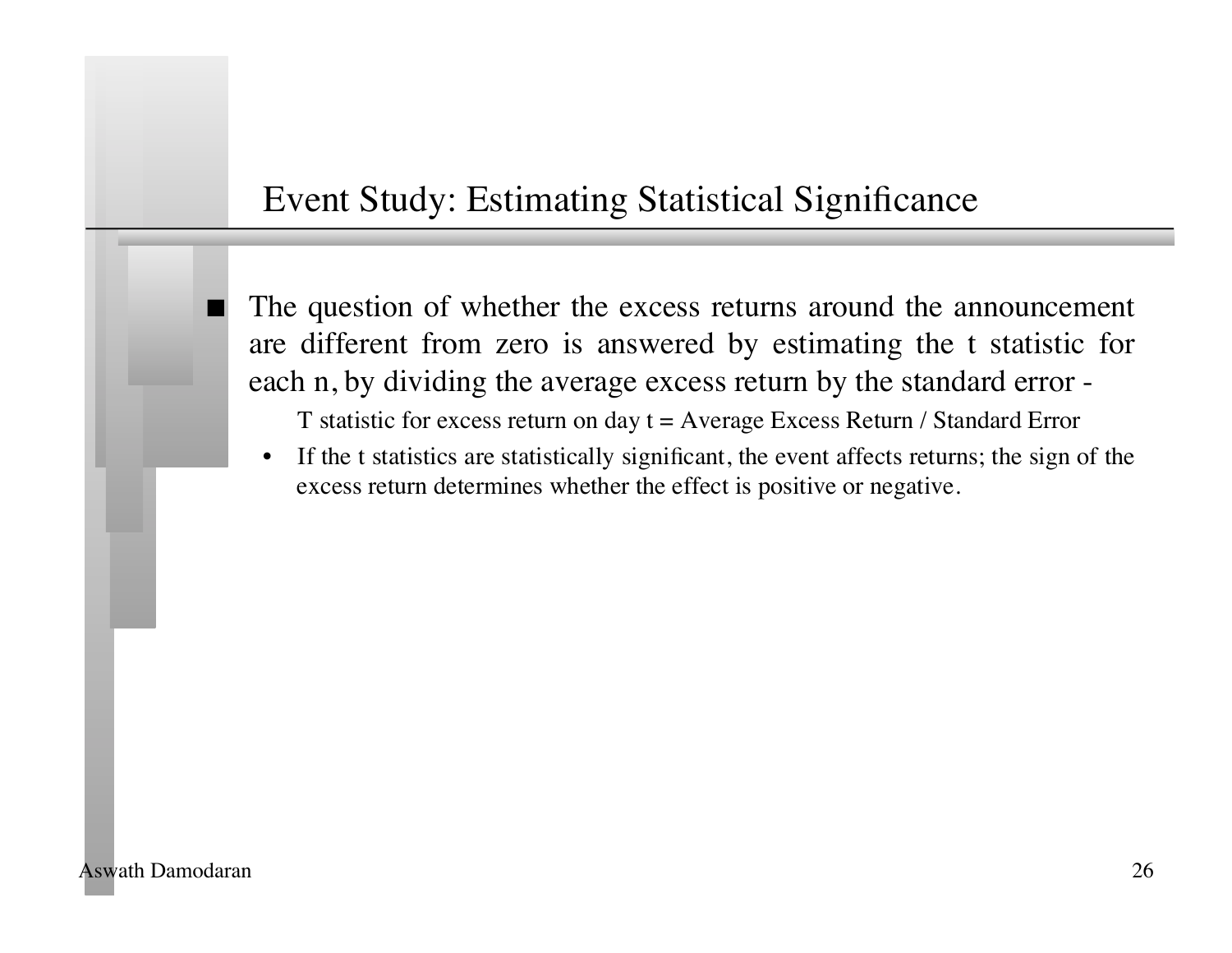### An Example: The Effects of Option Listing on Stock Prices

- Academics and practitioners have long argued about the **consequences of option listing for stock price volatility**. On the one hand, there are those who argue that options attract speculators and hence increase stock price volatility. On the other hand, there are others who argue that options increase the available choices for investors and increase the flow of information to financial markets, and thus lead to lower stock price volatility and higher stock prices.
- One way to test these alternative hypotheses is to do an event study, examining **the effects of listing options on the underlying stocks' prices**.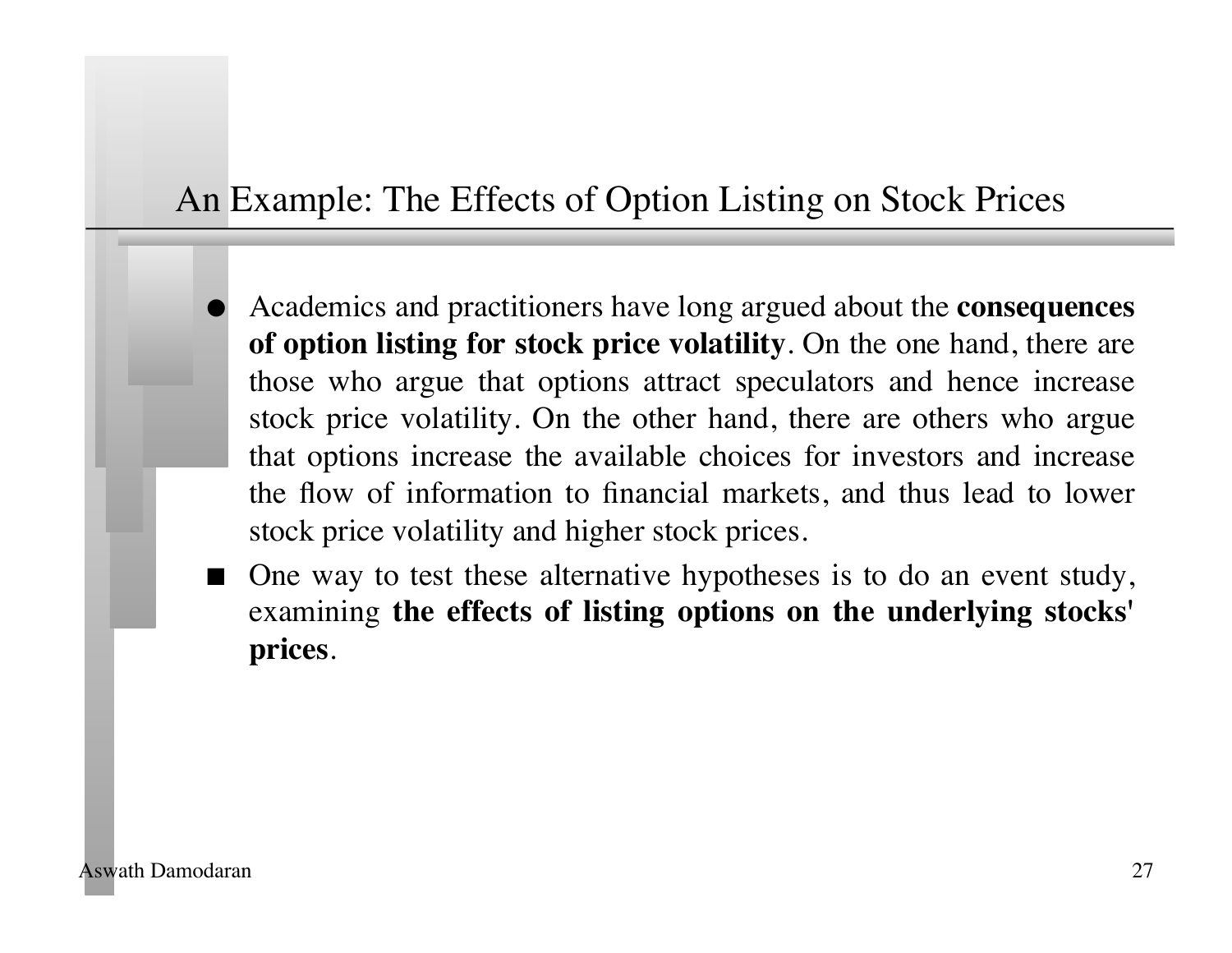### The Steps in Testing the Effect of Listing

- *Step 1:* The **date on which the announcement that options would be listed** on the CBOE on a particular stock was collected.
- *Step 2:* The **prices of the underlying stock(j) were collected** for the ten days prior, the day of, and each of the ten days after announcement
- *Step 3:* The **returns on the stock**  $(R_{it})$  **were computed** for each of these trading days.
- *Step 4:* The **beta for the stock (**β**<sup>j</sup> ) was estimated** using 100 trading days from before the event and 100 trading days after the event.
- *Step 5:* The **returns on the market index**  $(\mathbf{R}_{mt})$  **were computed** for each of the 21 trading days.
- *Step 6:* E**xcess returns were computed** for each of the trading days:

 $ER_{it} = R_{it} - \beta_i R_{mt}$  ........... t = -10,-9,-8,....,+8,+9,+10

 *Step 7:* The **average and standard error of excess returns** across all stocks with option listings were computed for each trading days.

Aswath Damodaran 28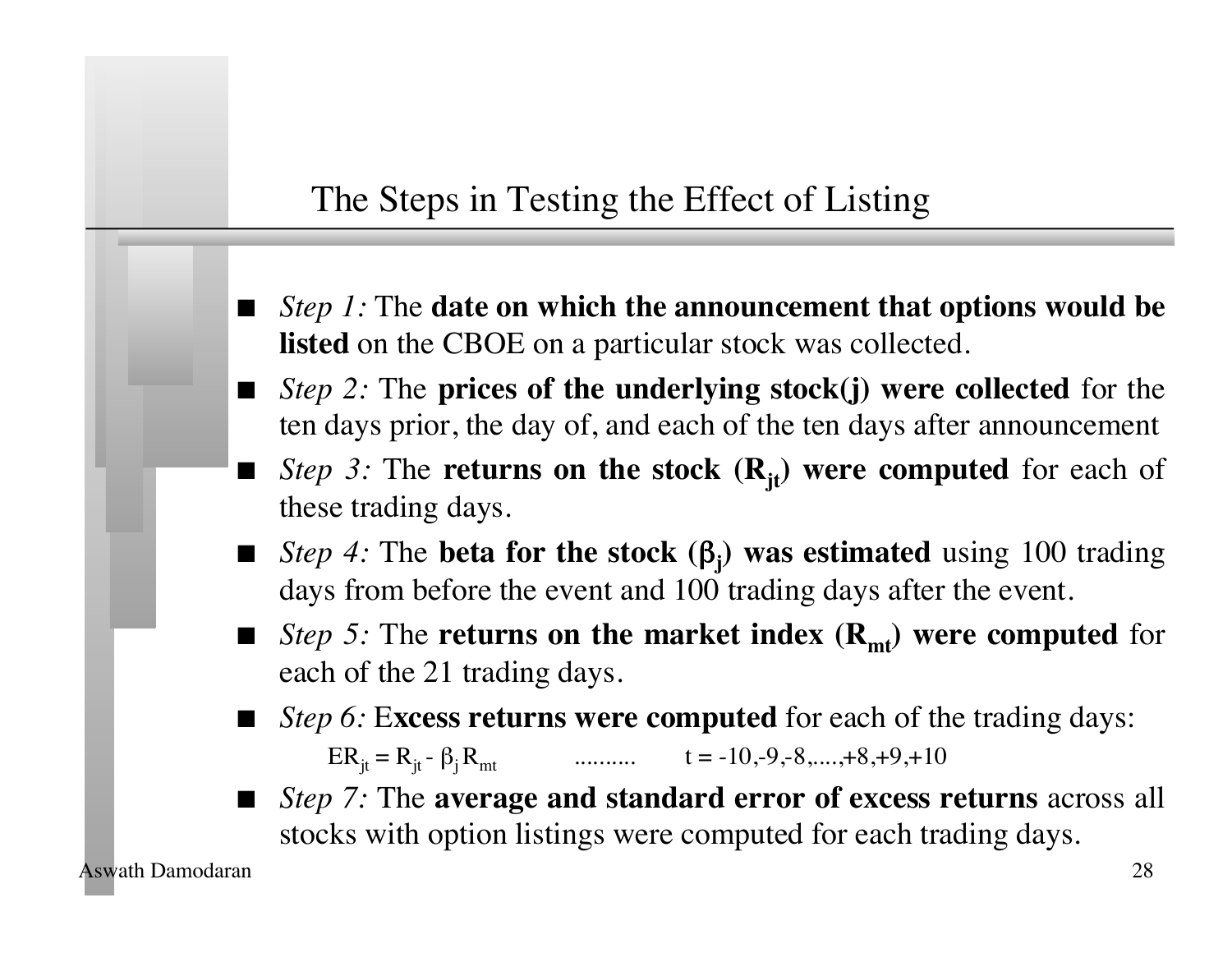# The Results of the Study

| <b>Trading Day</b> | Average Excess      | Cumulative           | T Statistic |
|--------------------|---------------------|----------------------|-------------|
|                    | Return              | <b>Excess Return</b> |             |
| $-10$              | 0.17%               | 0.17%                | 1.30        |
| $-9$               | 0.48%               | 0.65%                | 1.66        |
| $-8$               | $-0.24%$            | 0.41%                | 1.43        |
| $-7$               | 0.28%               | 0.69%                | 1.62        |
| $-6$               | $\overline{0.04\%}$ | 0.73%                | 1.62        |
| $-5$               | $-0.46%$            | 0.27%                | 1.24        |
| $-4$               | $-0.26%$            | 0.01%                | 1.02        |
| $-3$               | $-0.11%$            | $-0.10%$             | 0.93        |
| $-2$               | 0.26%               | 0.16%                | 1.09        |
| $-1$               | 0.29%               | 0.45%                | 1.28        |
| $\boldsymbol{0}$   | 0.01%               | 0.46%                | 1.27        |
| 1                  | 0.17%               | 0.63%                | 1.37        |
| $\overline{2}$     | 0.14%               | 0.77%                | 1.44        |
| 3                  | 0.04%               | 0.81%                | 1.44        |
| $\overline{4}$     | $0.18\%$            | 0.99%                | 1.54        |
| $\overline{5}$     | 0.56%               | 1.55%                | 1.88        |
| $\overline{6}$     | 0.22%               | 1.77%                | 1.99        |
| 7                  | $0.05\%$            | 1.82%                | 2.00        |
| $\overline{8}$     | $-0.13%$            | 1.69%                | 1.89        |
| $\overline{9}$     | $0.09\%$            | 1.78%                | 1.92        |
| 10                 | 0.02%               | $\overline{1.80\%}$  | 1.91        |

Aswath Damodaran 29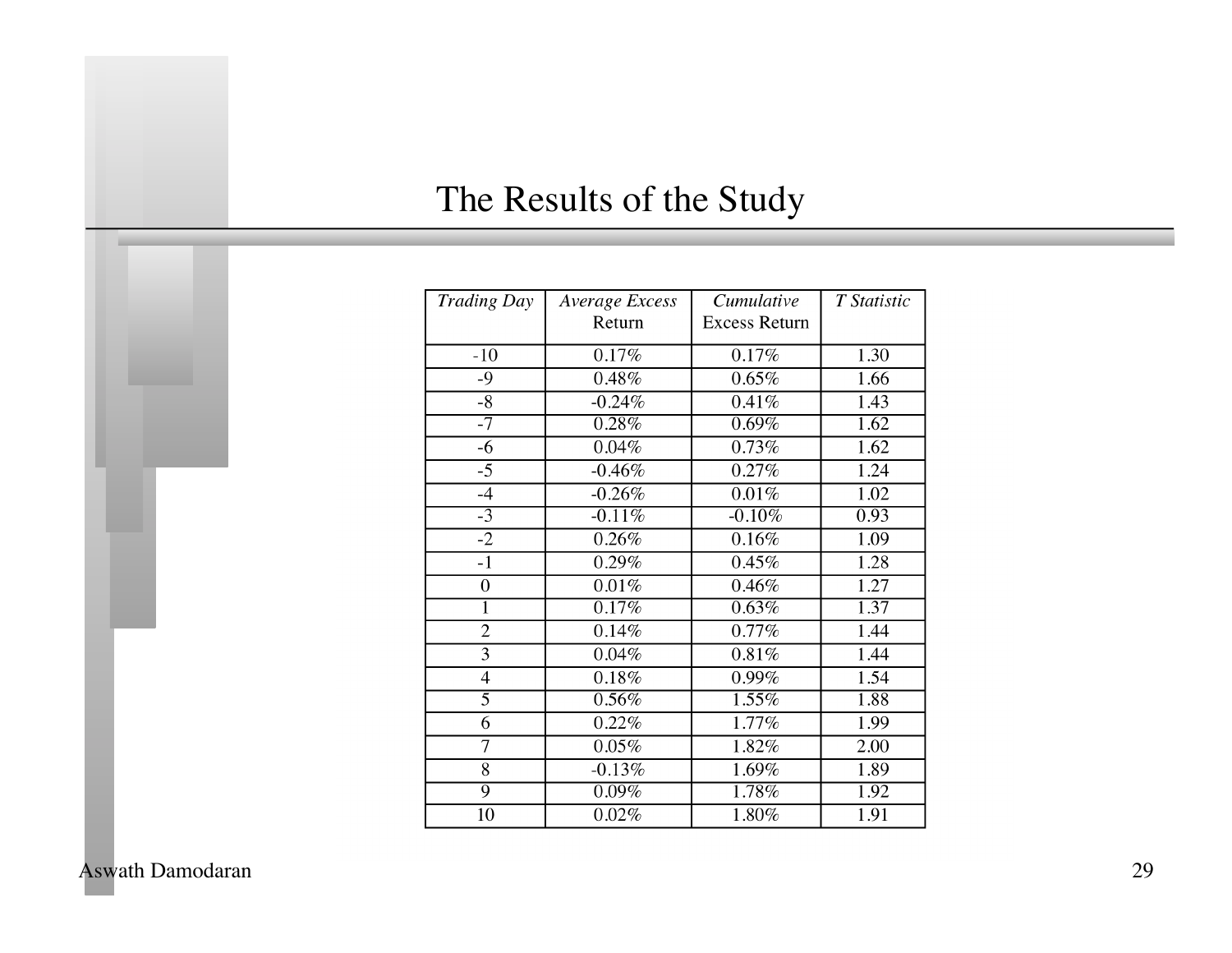### 2. Portfolio Study

- In some investment strategies, **firms with specific characteristics are viewed as more likely to be undervalued**, and therefore have excess returns, than firms without these characteristics.
- In these cases, the **strategies can be tested by creating portfolios of firms possessing these characteristics at the beginning of a time period**, and examining returns over the time period. To ensure that these results are not colored by the idiosyncracies of any one time period, this is repeated for a number of periods.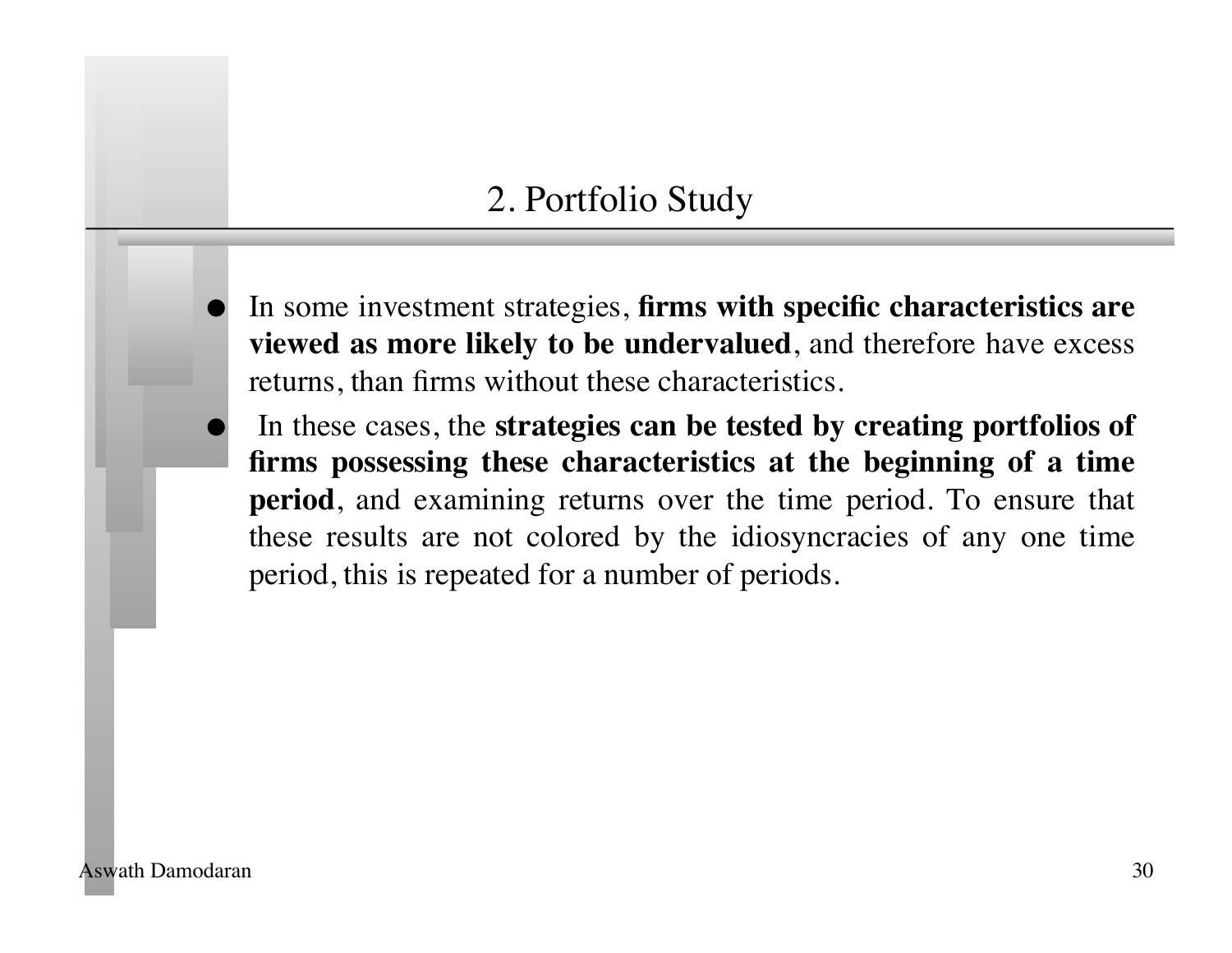### Steps in Doing a Portfolio Study

- (1) The **variable on which firms will be classified is defined**, using the investment strategy as a guide. The **data on the variable is collected** for every firm in the defined universe at the start of the testing period, and firms are classified into portfolios based upon the variable.
- (2) The **returns are collected for each firm** in each portfolio for the testing period, and the returns for each portfolio are computed.
- (3) The **"risk" of each portfolio is estimated**, using one of the risk and return models.
- (4) The **excess returns and standard errors** earned by each portfolio are computed.
- (5) Use statistical tests to see if the excess returns are different from zero.
- (6) The **extreme portfolios can be matched** against each other to see whether they are statistically different.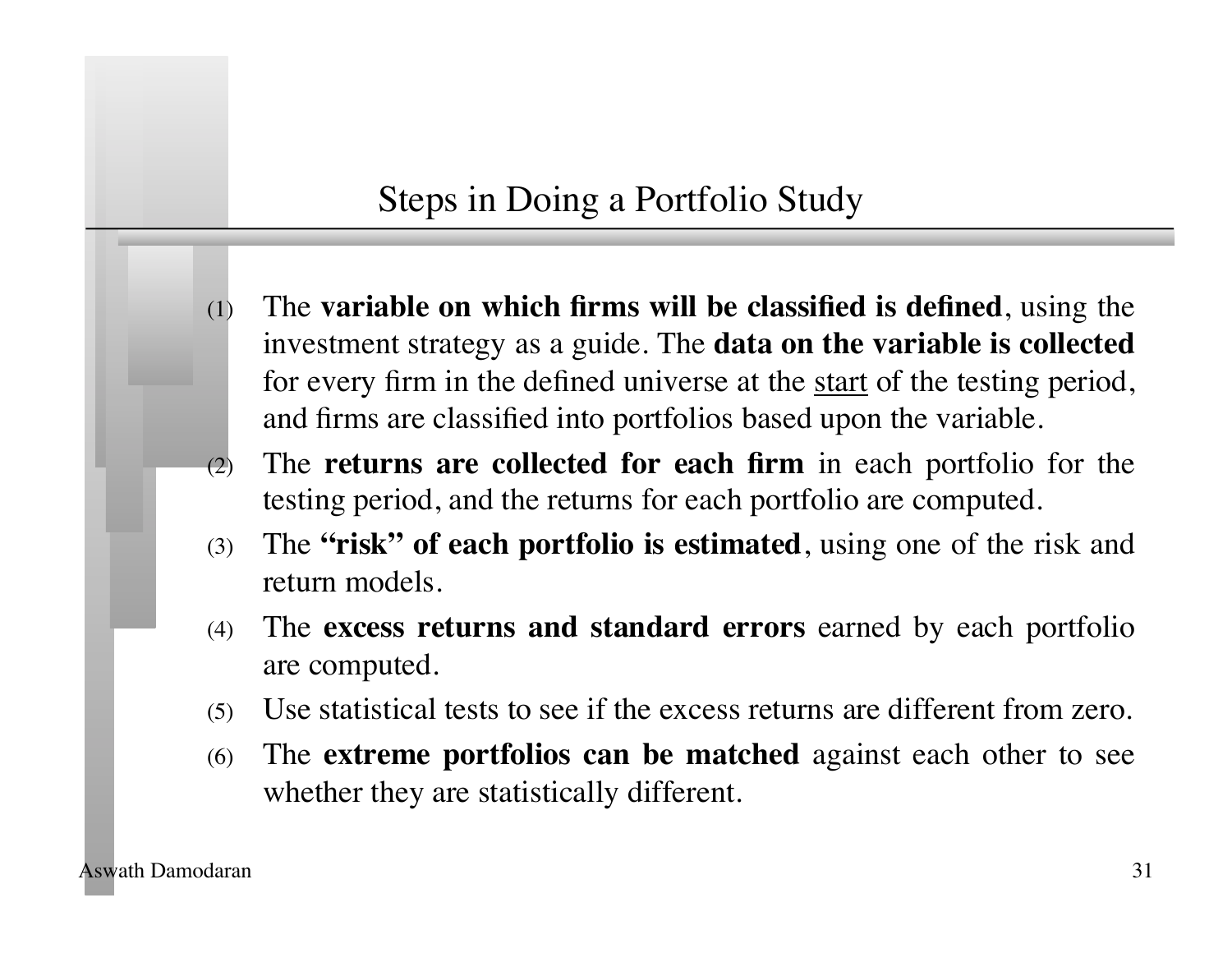### Testing a low PE strategy

*Step 1:* Using data on **PE ratios from the end of 1987**, firms on the New York Stock Exchange were classified into five groups, the first group consisting of stocks with the lowest PE ratios and the fifth group consisting of stocks with the highest PE ratios. Firms with negative price-earnings ratios were ignored.

- Step 2: The **returns on each portfolio were computed** using data from **1988 to 1992**. Stocks which went bankrupt or were delisted were assigned a return of -100%.
- Step 3: The **betas for each stock in each portfolio** were computed using monthly returns from 1983 to 1987, and the average beta for each portfolio was estimated. The portfolios were assumed to be equally weighted.
- Step 4: The **returns on the market index** was computed from 1988 to 1992.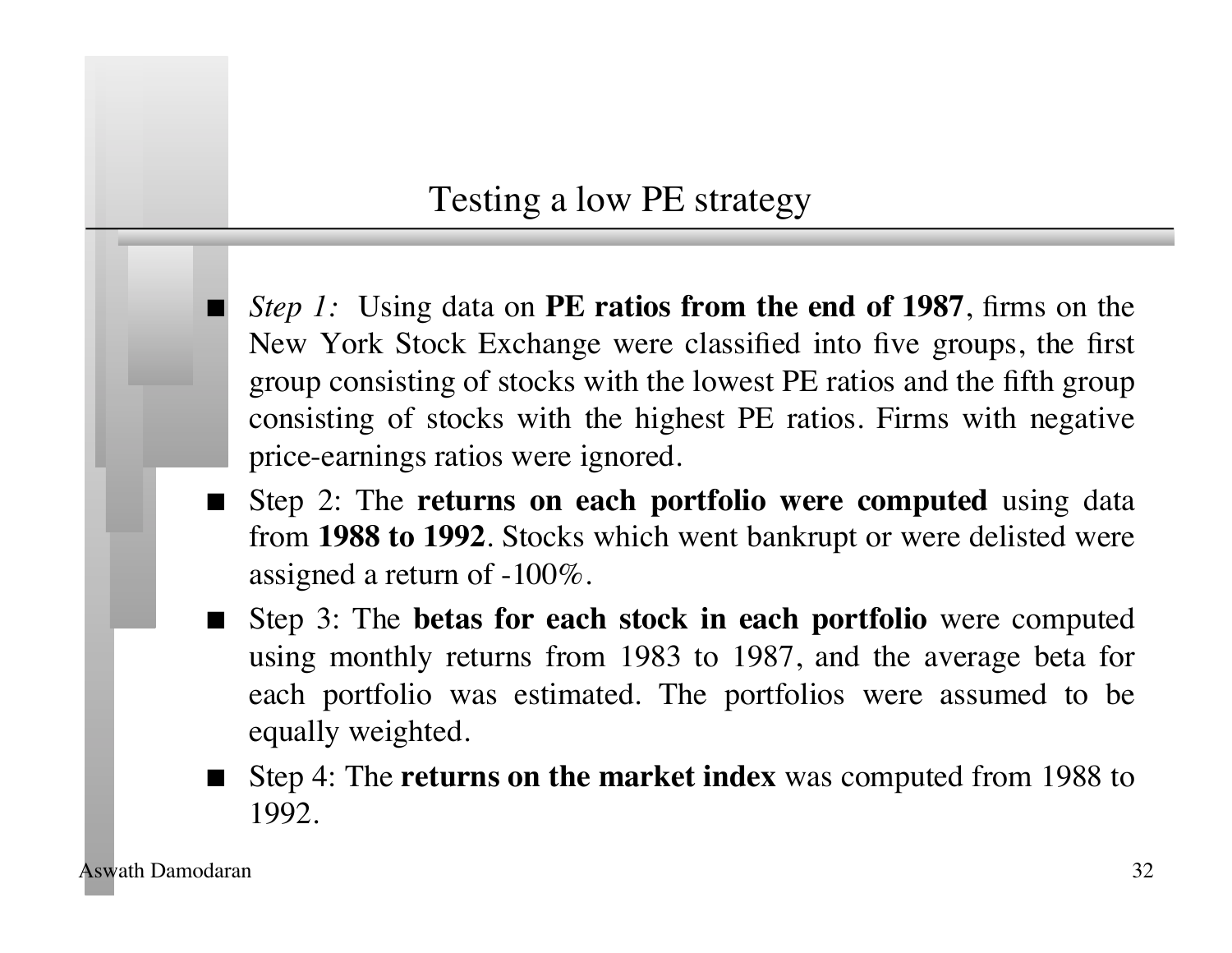### Testing Low PE Strategy (Continued)

 Step 5: The **raw returns on each portfolio** were computed using data from 1988 to 1992. The following table summarizes the returns each year from 1988 to 1992 for each portfolio.

| P/E Class      | 1988      | 1989                                             | 1990 |                                  | 1991 1992 1988-1992 |
|----------------|-----------|--------------------------------------------------|------|----------------------------------|---------------------|
| Lowest         | 20.65%    | 30.66% -1.35% 37.25% 8.22% 19.16%                |      |                                  |                     |
| 2              | 18.56%    | $33.75\%$ $-3.26\%$ $31.66\%$ $8.51\%$ $18.01\%$ |      |                                  |                     |
| $\overline{3}$ | $17.01\%$ | 28.33\% -3.65\% 30.74\% 7.70\% 15.96\%           |      |                                  |                     |
| $\overline{4}$ | $15.56\%$ | $30.55\%$                                        |      | $-4.10\%$ 28.56\% 7.10\% 15.40\% |                     |
| Highest        | $15.07\%$ | 30.86%                                           |      | $-4.89\%$ 26.51\% 6.33\% 14.60\% |                     |
| Average        |           | $16.81\%$ 31.49% -3.45% 30.57% 7.58% 16.55%      |      |                                  |                     |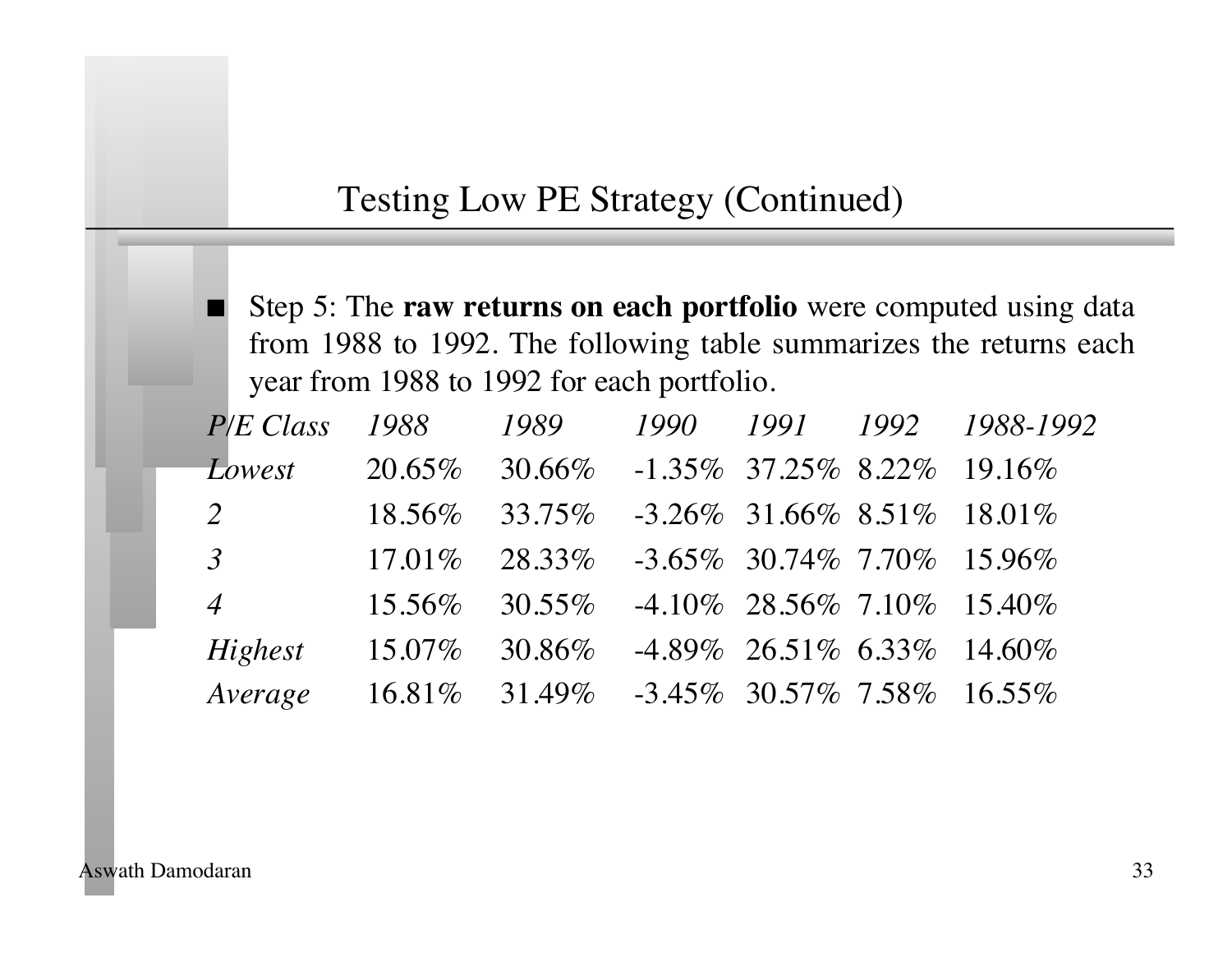# Low PE Strategy: Excess Returns

| P/E Class | 1988      | 1989      | 1990      | 1991      | 1992      | 1988-1992 |
|-----------|-----------|-----------|-----------|-----------|-----------|-----------|
| Lowest    | 3.84%     | $-0.83\%$ | 2.10%     | 6.68%     | $0.64\%$  | $2.61\%$  |
|           | $1.75\%$  | 2.26%     | $0.19\%$  | $1.09\%$  | $1.13\%$  | $1.56\%$  |
|           | $0.20\%$  | $-3.15\%$ | $-0.20\%$ | $0.17\%$  | 0.12%     | $-0.59\%$ |
|           | $-1.25\%$ | $-0.94\%$ | $-0.65\%$ | $-1.99\%$ | $-0.48\%$ | $-1.15%$  |
| Highest   | $-1.74\%$ | $-0.63\%$ | $-1.44\%$ | $-4.06\%$ | $-1.25\%$ | $-1.95\%$ |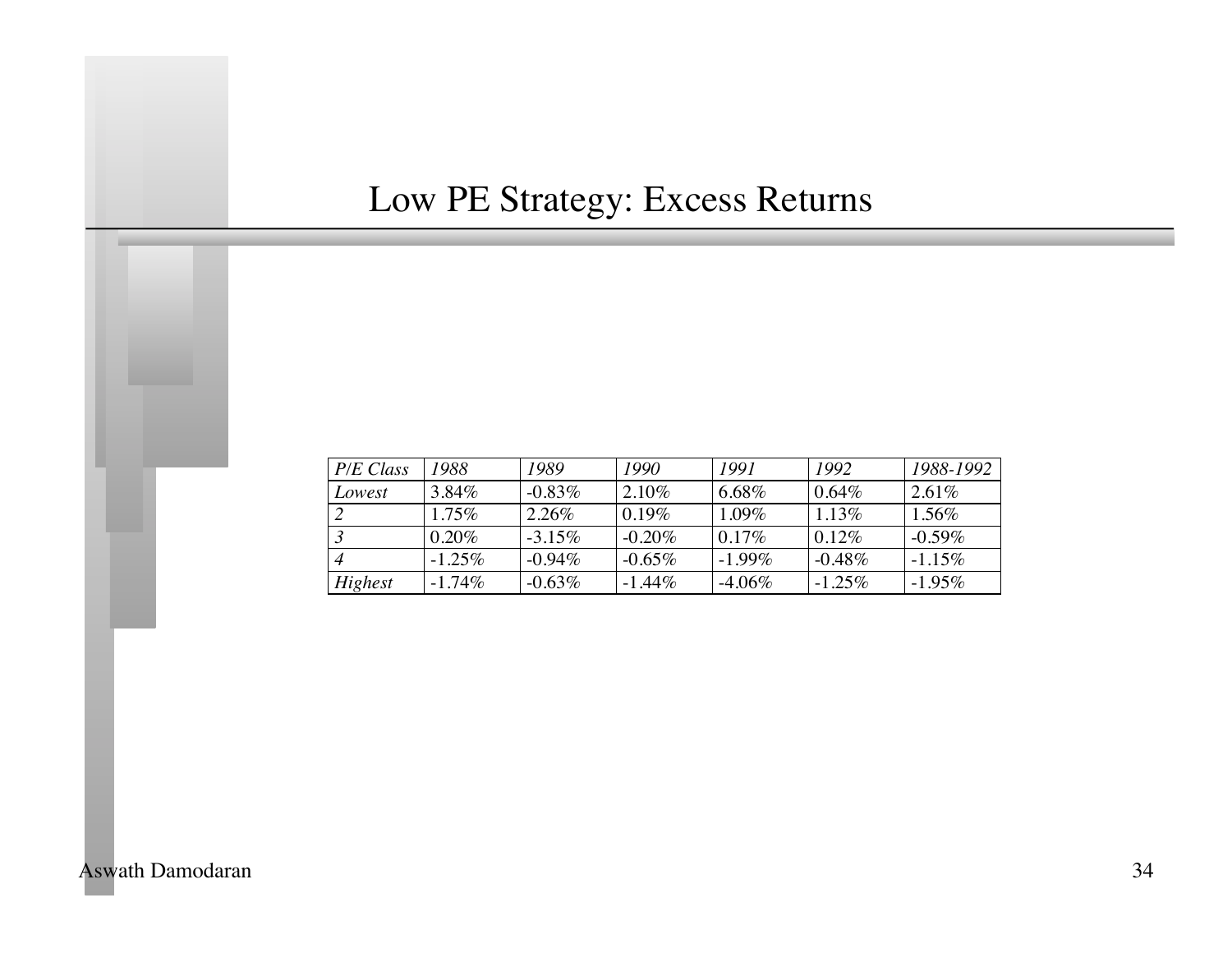### 3. Regressions

- One of the limitations of portfolio studies is that they become increasing unwieldy, as the number of variables that you use in your strategy increases.
- The other problem with portfolio studies is that you group firms into classes and ignore differences across firms within each class. Thus, the stocks in the lowest PE ratio class may have PE ratios that range from the 4 to 12.
- If you believe that these differences may affect the expected returns on your strategy, you could get a better measure of the relationship by running a multiple regression. Your dependent variable would be the returns on stocks and the independent variables would include the variables that form your strategy.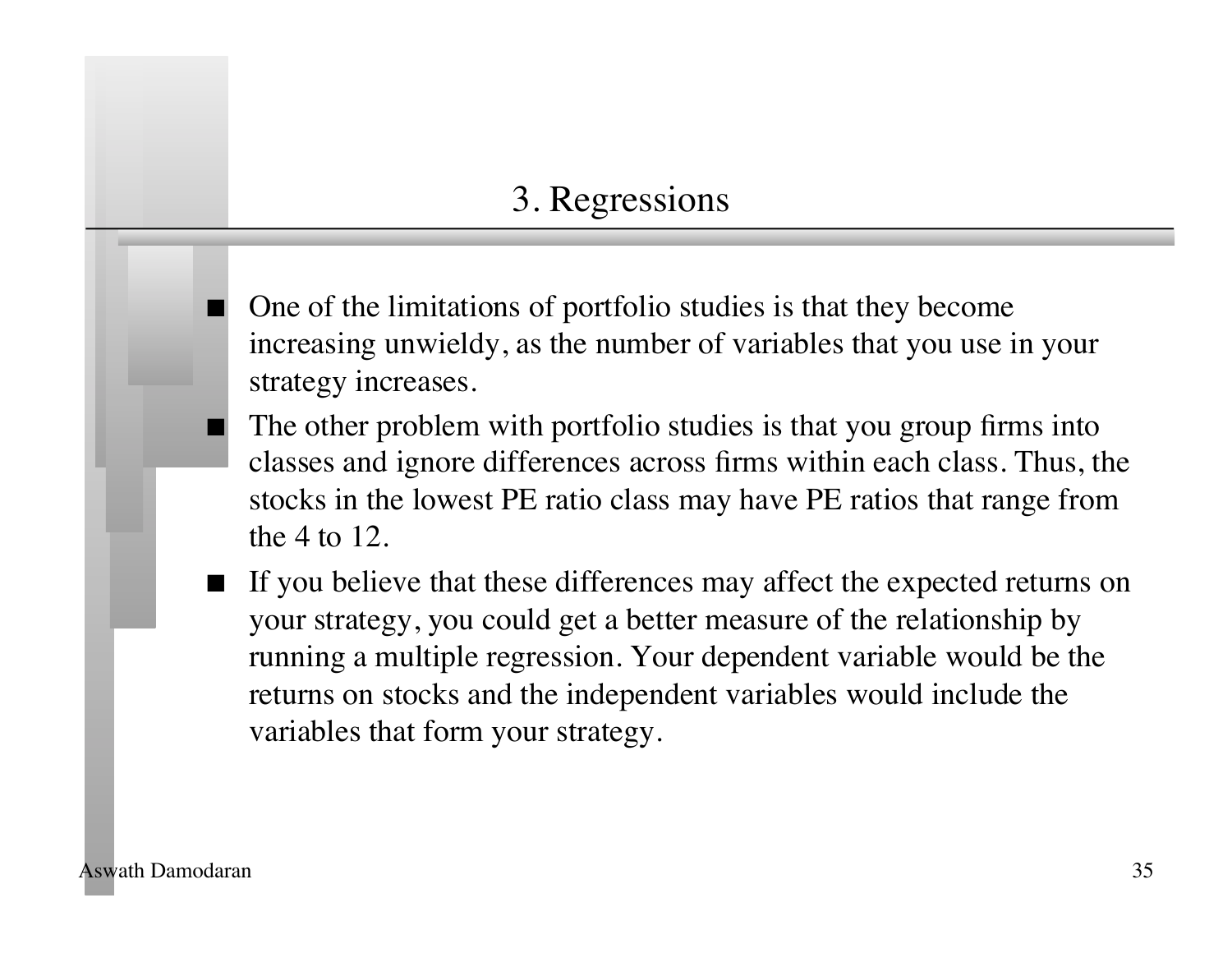# Steps in Regression Step 1: Identify your dependent variable

 This is the variable that you are trying to explain. In most investment schemes, it will be a measure of the return you would make on the investment but you have to make at least two judgments.

- The first is whether you plan to use total returns or excess returns; with the latter, you would adjust the returns for risk and market performance, using one the measures discussed earlier in the chapter.
- The second decision you have to make is on the return interval you will be using monthly, quarterly, annual or five-year, for instance. This choice will be determined both by your investment strategy – long-term strategies require long-term returns – and the ease with which you can get data on your independent variables for the intervals. For instance, if you use accounting variables such as earnings or book value as independent variables, you will be able to get updates only once every quarter for these variables.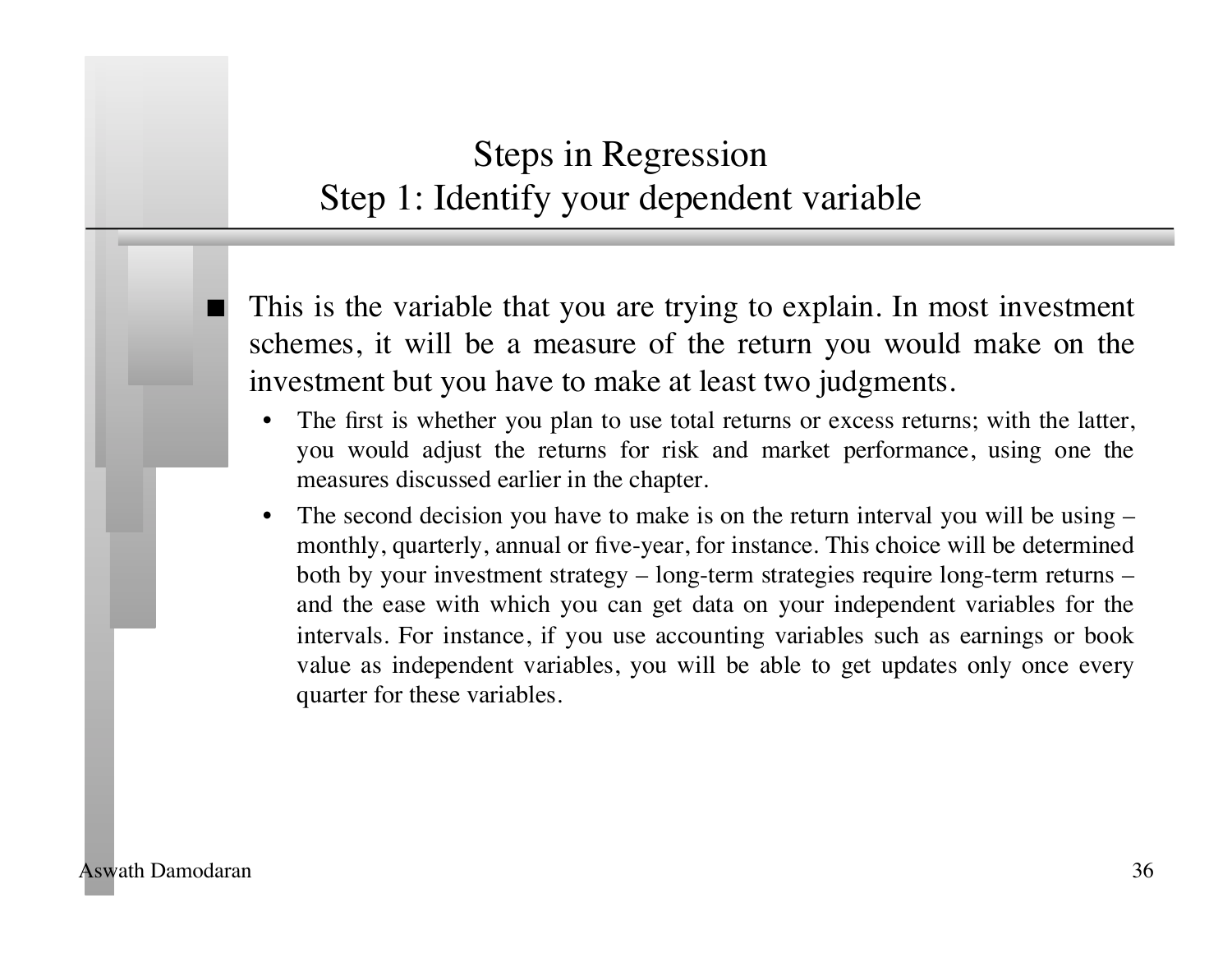# Step 2: Decide on how you will measure the variables that will underlie you strategy

 In this step, you will have to go beyond qualitative variables and come up with quantitative measures. For instance, if you one of the characteristics that you are looking for high growth, you have to choose your measure of growth - growth in earnings or revenues, growth in the past or expected future growth.

 The information on these variables has to be collected at the beginning of your testing period rather than the end. In other words, if you are looking at returns in 2000, you have to measure growth at the beginning of 2000.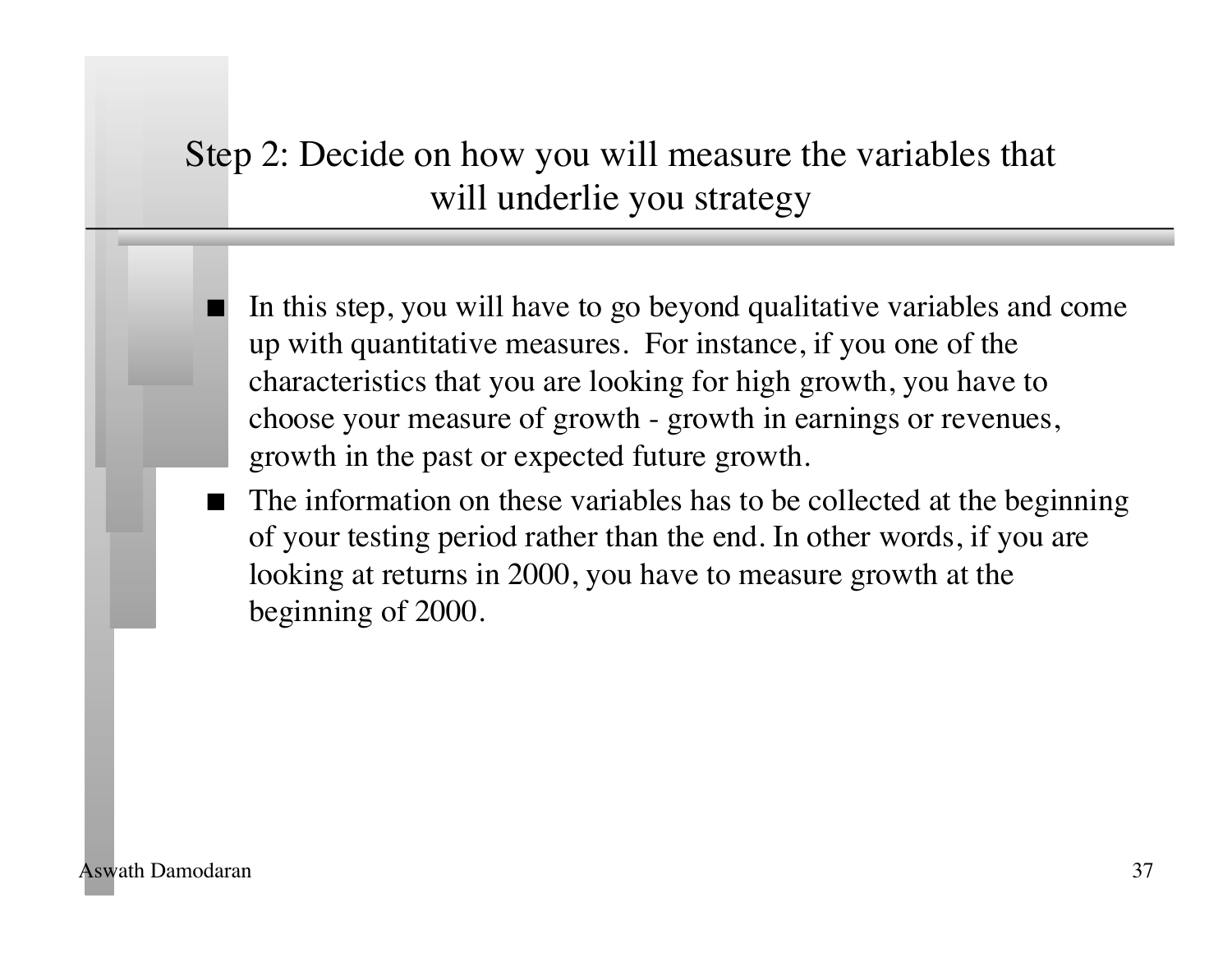

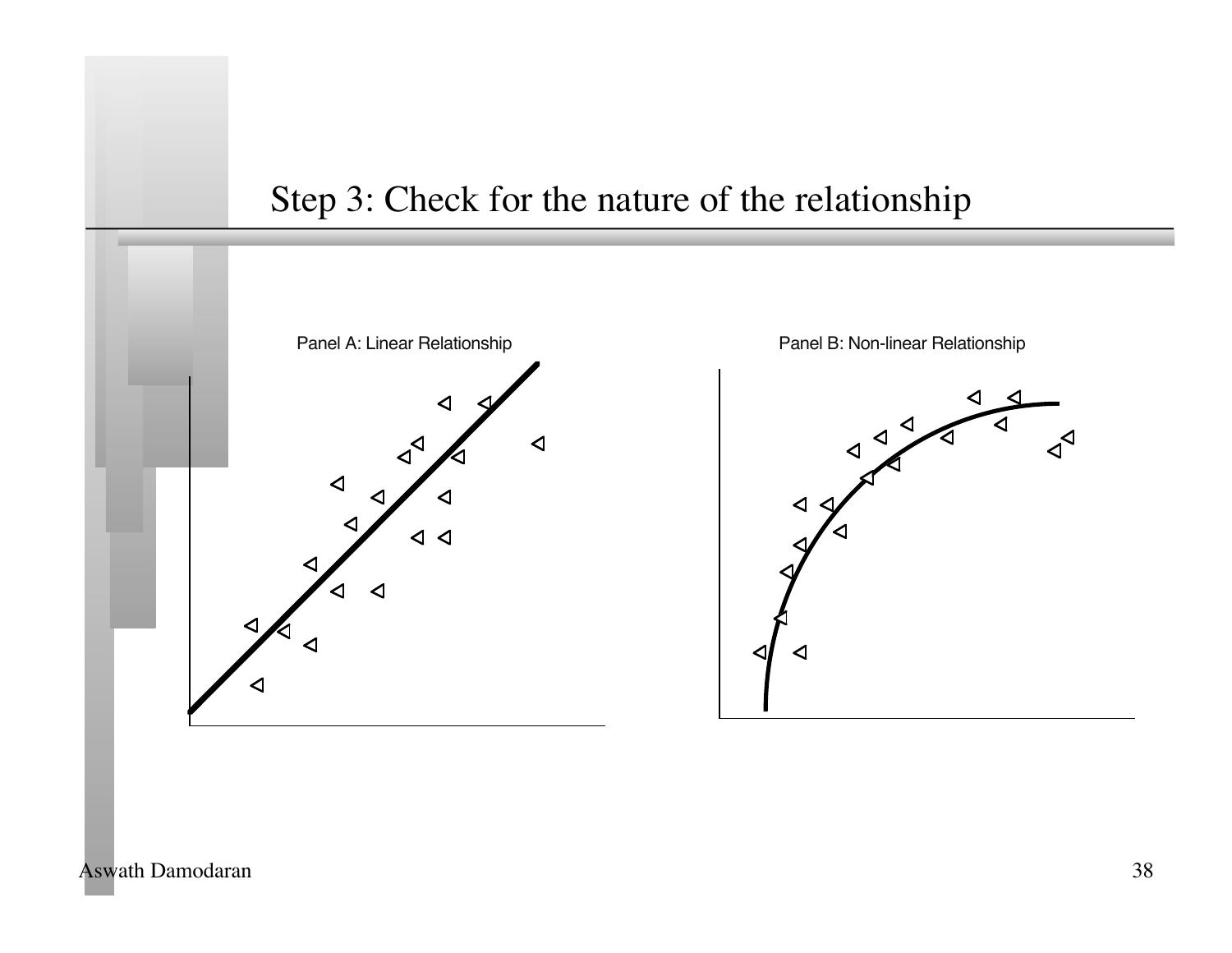### Step 4: Run the regression

#### The regression can either be run

- Across firms or markets at a point in time: this is called a cross sectional regression.
- For a market across a number of years: this is called a time series regression.
- Once you run the regression, you have to pass it through the tests for statistical significance. In other words, even if all of the coefficients have the right signs, you have to check to ensure that they are significantly different from zero.
	- In most regressions, statistical significance is estimated with a t statistic for each coefficient. This t statistic is computed by dividing the coefficient by the standard error of the coefficient.
	- You can also compute an F statistic to measure whether the regression collectively yield statistically significant results.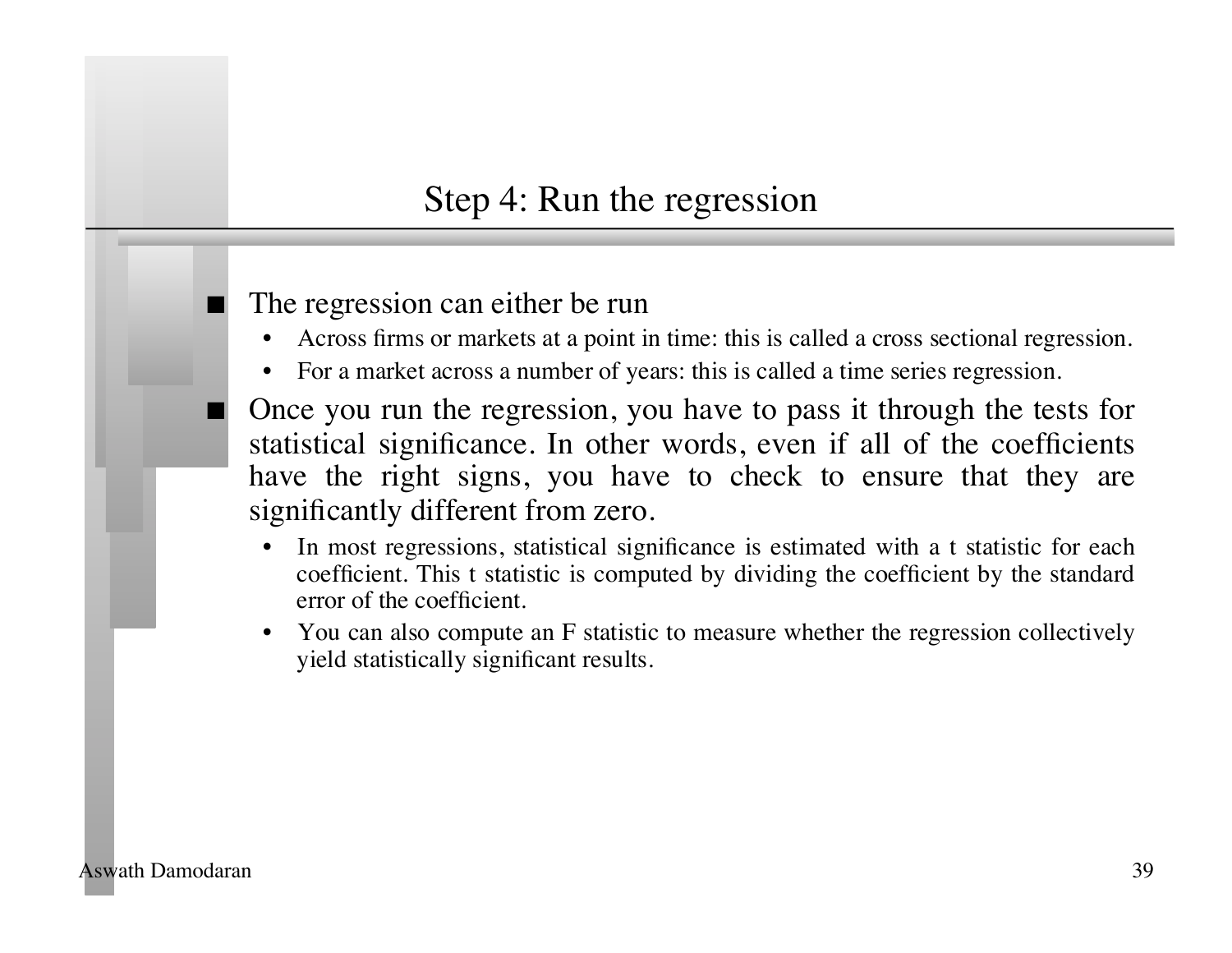# The Cardinal Sins in Testing Strategies

- Using 'anecdotal evidence': Anecdotes can be tailored to come to any conclusion.
- No holdout periods: An investment scheme should always be tested out on a time period different from the one it is extracted from or on a universe different from the one used to derive the scheme.
- 3. Sampling Biases: If your sampling is biased, it can provide results that are not true in the larger universe.
- 4. Failure to control for market performance: When the overall market is doing well (badly), all strategies look good (bad).
- 5. Failure to control for risk: A failure to control for risk leads to a bias towards accepting high-risk investment schemes and rejecting lowrisk investment schemes.
- 6. Mistaking correlation for causation: Statistical tests often present evidence of correlation, rather than causation.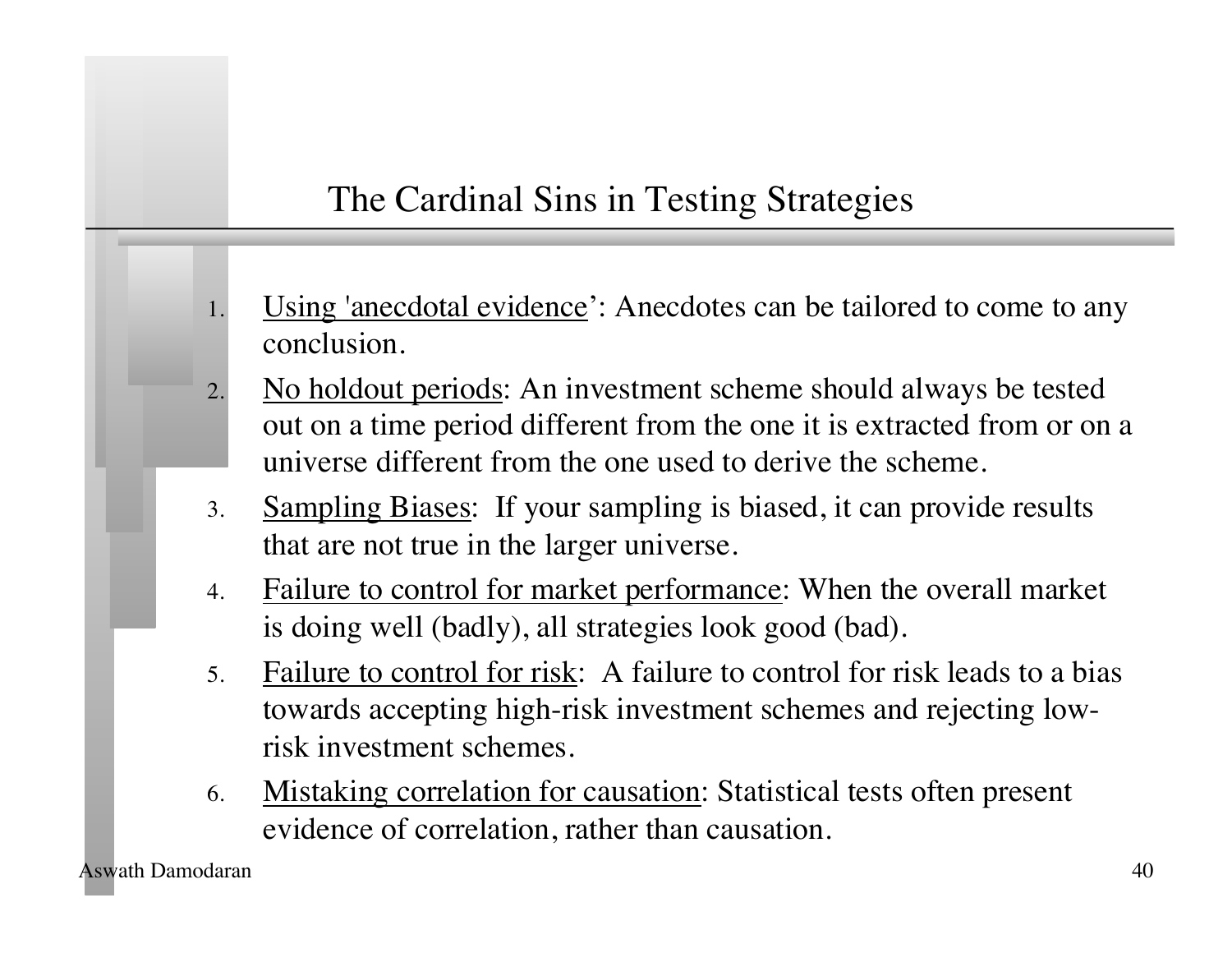### Some Lesser Sins

*1. Data Mining:* The easy access to huge amounts of data is a doubleedged sword. When you relate stock returns to hundreds of variables, you are bound to find some that seem to predict returns, simply by chance.

*2. Survivor or Survival Bias:* If you start with a existing universe of publicly traded companies and work back through time, you create a bias since you eliminate firms that failed during the period. If the tested strategy is susceptible to picking firms with high bankruptcy risk, this may lead to an overstatement of returns on the scheme.

*3. Not allowing for Transactions Costs:* Some investment schemes are more expensive than others because of transactions costs - execution fees, bid-ask spreads and price impact.

*4. Not allowing for difficulties in execution:* Some strategies look good on paper but are difficult to execute in practice, either because of impediments to trading or because trading creates a price impact.